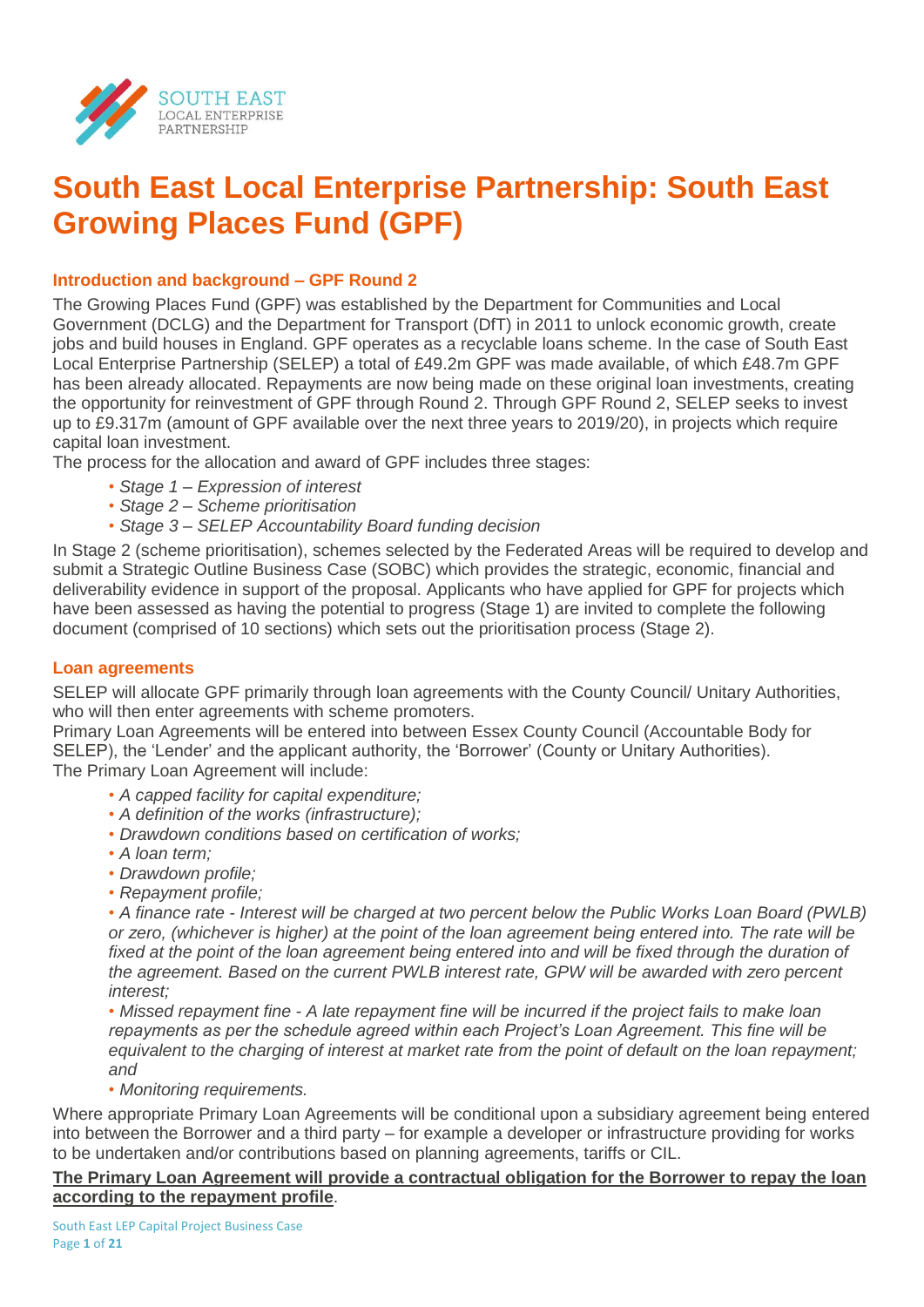

# **Growing Places Fund (GPF) Business Case Template**

#### 1. Scheme summary

Scheme promoter: *South Essex College of Further & Higher Education*

Project Name: *Centre for Advanced Engineering (CAE)*

Federated Board Area: *Essex*

Lead County Council/Unitary Authority: *Essex*

Development Location: *28 & 30 Stephenson Road, Eastwood, Essex. SS9 5LY* 

#### Project Description:

South Essex College is the largest FE provider in Essex with some 13,000 learners annually. With an annual turnover in excess of £50m and campus sites in Southend, Basildon and Thurrock, it is a key provider to the South Essex area. The CAE centre is at the core of the College's curriculum and estates plans moving forward.

The CAE centre is the first and critical project in a suite of three developments facilitated through the College disposing of its existing Basildon (Nethermayne) campus, in partnership with wider Homes and Communities Agency (HCA) land to Redrow Homes PLC. The wider scheme involves land, delivery and / or funding for :

- Creation of the new £12m CAE centre in Eastwood providing circa 8,000m<sup>2</sup> (GIA) state of the art advanced automotive, electronic, process engineering and technical construction facilities in new freehold premises.
- Creation of a new Basildon town centre facility for the College providing a town centre base with specialism in digital technologies on the new market square development.
- Development of 725 new homes on the existing Nethermayne site,
- Land and funding for a new primary school on the site.
- A state of the art new permanent base for the equestrian centre (delivered).
- A new market in Basildon town centre on the St Martin's Square site.
- £500k contribution towards sports facilities in the Basildon area.
- Two acres of serviced land with dedicated access to facilitate expansion of St Lukes Hospice.
- A new, safer, serviced and finished air ambulance landing site closer to Basildon hospital.

Critical to all the above is delivery of the CAE. Not only does it provide much needed enhanced state of the art facilities for students in its academic delivery areas - which collate closely to regional and local  $emplover$  market information  $-$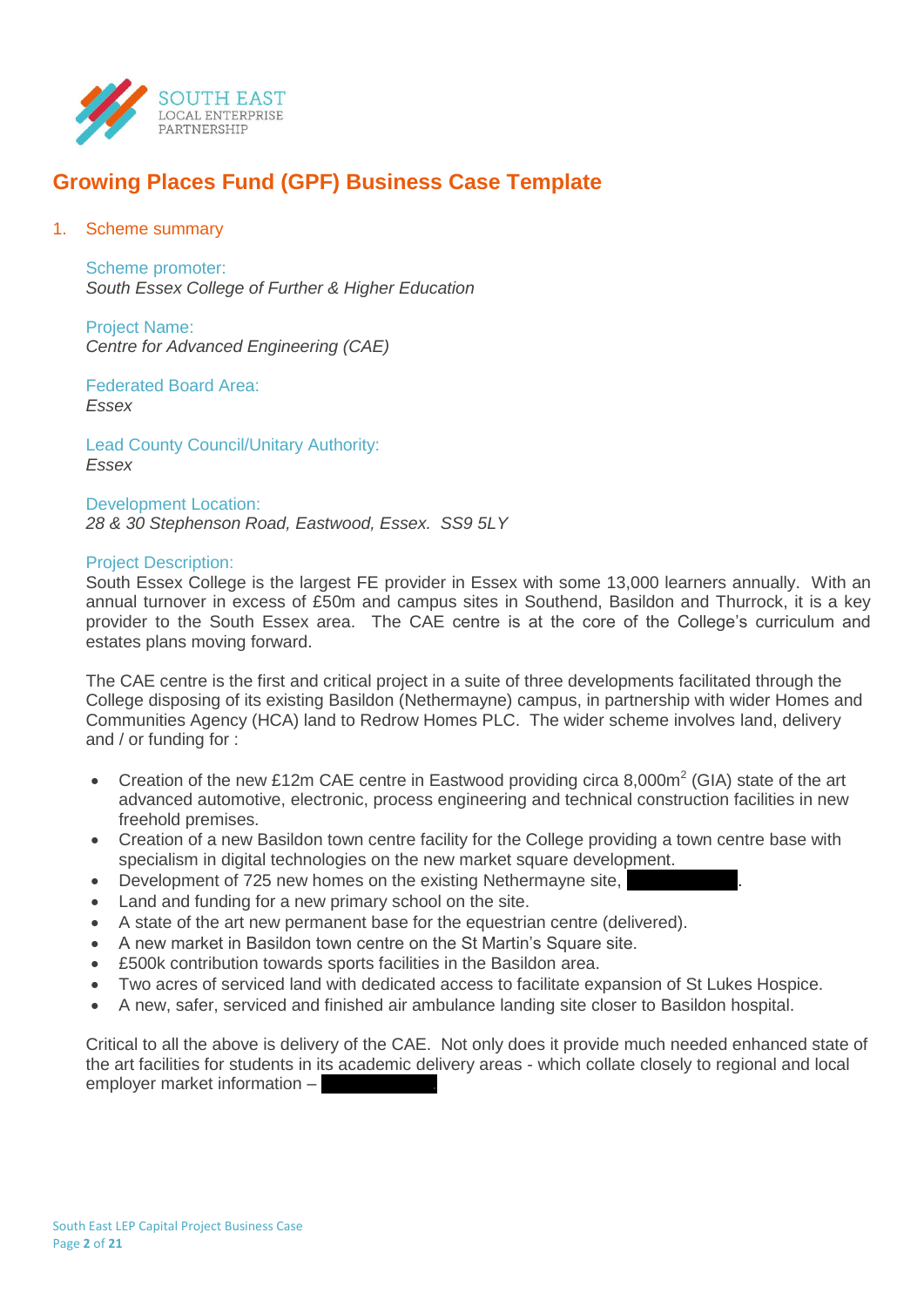

#### Project Development Stages:

Key dates from the project programme developed for the scheme are noted in the table below. Further information can be provided if required.

| <b>Project development stages</b> | <b>GPF funding</b><br>required                                                                                    |                                                                                                 |                                                  |
|-----------------------------------|-------------------------------------------------------------------------------------------------------------------|-------------------------------------------------------------------------------------------------|--------------------------------------------------|
| <b>Stage</b>                      | <b>Partners</b>                                                                                                   | <b>Status</b>                                                                                   | $\checkmark$<br>or<br>$\boldsymbol{\mathcal{X}}$ |
| Nethermayne disposal              | HCA, Redrow<br>Homes, Basildon<br>Council                                                                         | Outline planning 2014, conditional sale<br>agreement 2015, phase 1<br>unconditional April 2016. | $\boldsymbol{\mathsf{x}}$                        |
| Site Acquisition                  | <b>Southend Council</b><br><b>Irwin Mitchell</b><br><b>Barclays</b><br>Brightside (owners)                        | Conditional contracts agreed. Target<br>unconditional contracts end January<br>2018             | $\checkmark$                                     |
| Design Development                | <b>Gibberd Architects</b><br><b>Mott Macdonald</b><br>Academy QS<br><b>Attol Blue PM</b><br><b>Irwin Mitchell</b> | Stage 2 design completed. Further<br>design development post contract<br>execution.             | $\boldsymbol{\mathsf{x}}$                        |
| Town Planning                     | <b>Southend Council</b>                                                                                           | Change of use application approved                                                              | $\boldsymbol{\mathcal{K}}$                       |
| No 30 works tender                | Design team                                                                                                       |                                                                                                 | $\boldsymbol{\mathsf{x}}$                        |
| No 30 construction                | Contractor (tba)                                                                                                  |                                                                                                 | $\boldsymbol{\mathsf{x}}$                        |
| No 30 occupation                  |                                                                                                                   |                                                                                                 | $\boldsymbol{\mathsf{x}}$                        |
| No 28 works tender                | Design team                                                                                                       |                                                                                                 | $\boldsymbol{\mathcal{K}}$                       |
| No 28 construction                | Contractor (tba)                                                                                                  |                                                                                                 | $\boldsymbol{\mathcal{X}}$                       |
| No 28 occupation                  |                                                                                                                   |                                                                                                 | $\boldsymbol{\mathsf{x}}$                        |
|                                   |                                                                                                                   |                                                                                                 |                                                  |
|                                   |                                                                                                                   |                                                                                                 |                                                  |

# GPF required:

£2,000,000 (Two million pounds) is sought to be used as part of the acquisition and fit out costs for the new site (£12,005,400 as shown in Section 4)

# 2. Strategic fit

#### Policy and Strategic Context:

*[Please specify how the overall scheme aligns with the policy and strategic context, including local policies, strategies and investment plans, SELEP Strategic Economic Plan (SEP) objectives and SELEP emerging Skills Strategy; max. 1 page.]*

South Essex College is the largest FE College in Essex, with some 13,000 learners annually. It has an annual turnover in excess of £50m and campus sites in Thurrock, Basildon and Southend. Southend and Thurrock Campuses are new and deliver a curriculum to meet the skills needs identified locally and regionally.

The development of the new facility on the border of Southend and Basildon will provide specialist facilities in Advanced Automotive and Electronic/Process Engineering, alongside Construction Technicians through both Apprenticeships and workshop based delivery of Levels 3, 4 and 5.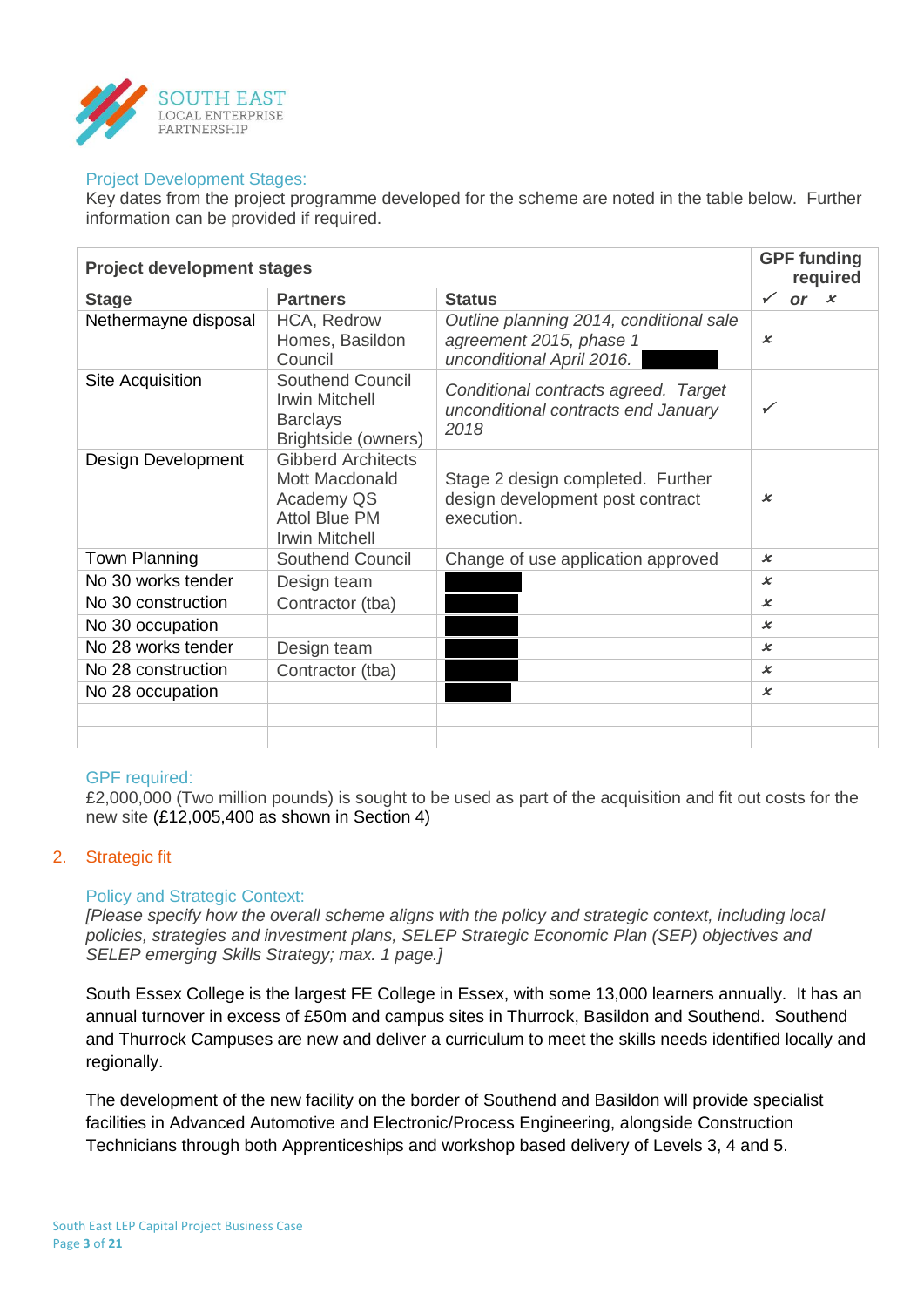

It will also provide vacant possession of the present Basildon Campus to support the development of 725 new homes, a Primary School and a new College Campus in Basildon Town Centre focused on Digital Technologies.

# **Need for Investment**

SELEP's vision statement seeks "significant economic growth" within priority sectors that will "drive the growth of our economy". Their Economic Plan identifies improving our skills base as a key priority. The proportion of residents with higher level (4+) skills is low (28% against 35% nationally).

The LEP's priorities include increasing the talent pool for priority sectors (including Advanced Engineering and Construction) and improving productivity. There is a clear focus on increasing the number of apprentices, particularly at higher levels and encouraging FE Colleges to specialise and to create facilities to meet industry skills need.

Engineering is a significant sector in Greater Essex, with a circa 49,500 employees in 2016 and 15,500 vacancies in Essex.

According to UKCES Engineering and Technology had the highest ratio of skills shortage vacancies of any of 25 occupational groups. At 43% it is double the average. Electronics and Process Engineering is expected to see a 50% increase over the next 3 years.

The ESB evidence base identifies the highest occupations in demand as Plant and Machine Operatives, Engineering Technicians, Electrical & Electronic Engineering, Vehicle and Metal Goods Maintenance and Repair, alongside Computer Aided Design.

The Construction Industry is predicted to grow locally with up to 50,000 new homes planned, with as many as 20,000 new jobs being available up to 2020. The most vacancies in 2016 were Electrical Engineers (804), Electricians and Electrical Fitters (598) and Electric and Electronic Trades.

Basildon has 3,000 people employed in the Automotive industry across only 10 companies. It has a high concentration of Engineering Companies including Case New Holland, Selex Galileo and Ford Motor Company. Southend has Ipeco Holdings Ltd. and KeyMed and Olympus. There is also significant employment growth at both DP World Logistics Park and at Tilbury Port.

The new planned facility will contribute to all of the skills demands outlined above. It will deliver programmes for young people and adults who wish to upskill or retrain, alongside a wide range of apprenticeship opportunities, particularly at Levels 3, 4 and 5.

# Need for Intervention:

The overall scheme is noted by College partners, including Essex County Council, as one of the most important schemes in the County. Ultimately the entire scheme is self-funding in overall capital terms but the overall project cash flow has periods of deficit. Receipts are received from Redrow over the period 2016 to 2027 with payments to Basildon Council (market relocation), HCA (Treasury land return) and the College from those receipts.

The College already has significant (£20m+) loan debt with Barclays following the development of the new Southend and Thurrock campus sites. Barclays nor any other commercial banks will lend further to the College, and were they minded to any further indebtedness would need to be signed off by Barclays.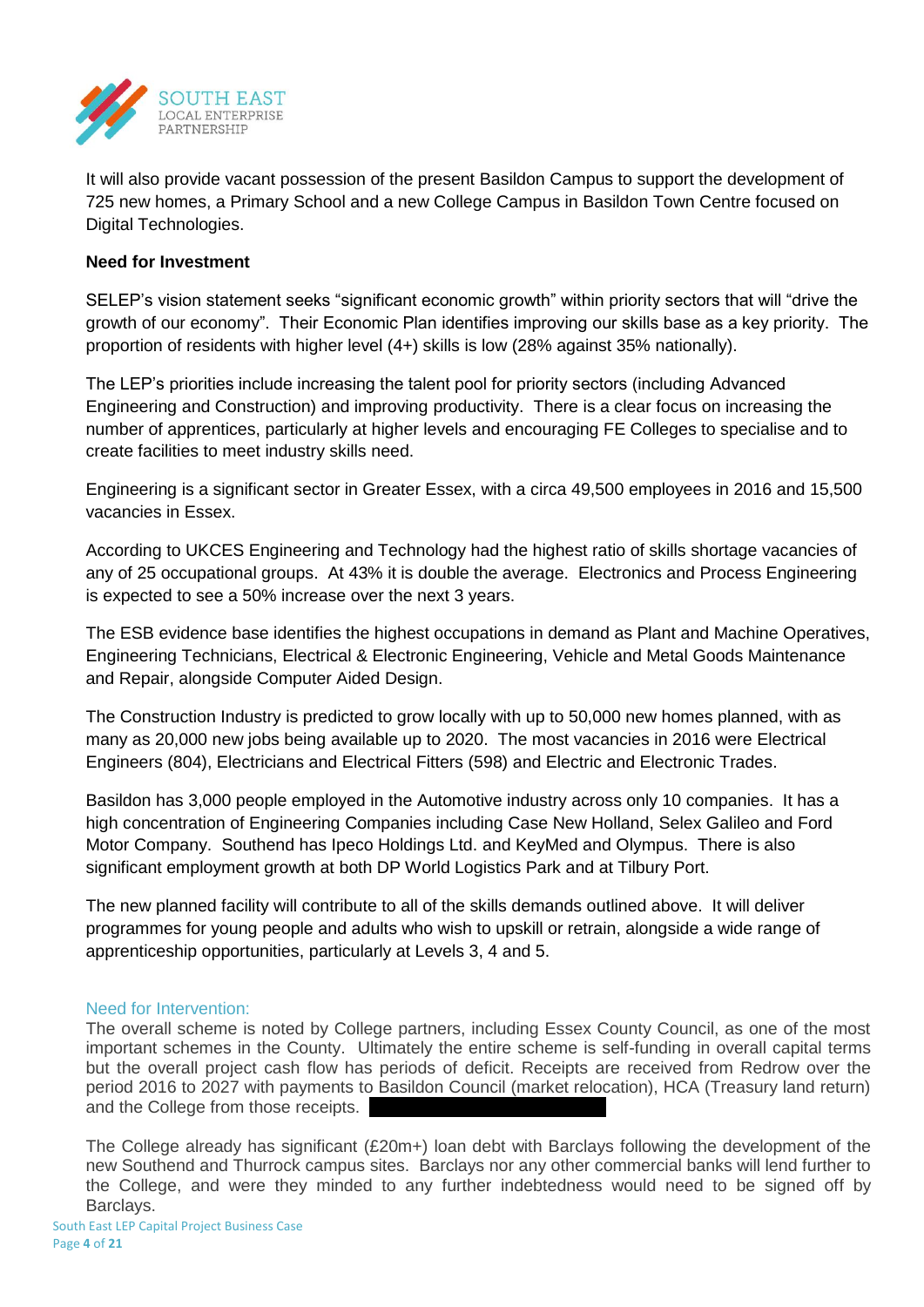

Through good relationships the College has managed to secure a facility agreement with Southend Council which has been agreed by Barclays as it is specific to the CAE centre and isolated from all other borrowing and security. Information has been reduced. This in turn will lead to a poorer student experience in at the CAE and other centres which could, potentially, put the success of the CAE and other sites at risk.

## Impact of Non-Intervention (Do nothing):

SELEP objectives are to support the creation of jobs, homes, skills and strategic connectivity as well as the environment, economy and society. The CAE, wider Nethermayne scheme, and all associated subprojects deliver to all of these objectives which is rare for a single scheme. The wider scheme cannot proceed without CAE proceeding as noted earlier.

If GPF funding were not obtained the College would need to decide whether to proceed on the basis of the Southend Council facility. Should the College proceed the interest payments would require the College to make requisite revenue savings. Property and other fixed asset costs are fixed so savings would need to be found from staff costs and educational consumables.

The College has already undertaken several rounds of restructuring, redundancies and cost efficiencies so further reductions would directly impact on educational delivery, the number of students who could attend in the first years and the successful growth of the CAE and other sites. This negative student experience may also impact on student recruitment, retention and success rates, and thereby on subsequent employment and development prospects. This in turn would put the operation of the CAE and other proposed centres themselves at risk.

#### Funding Options:

*[Please demonstrate the need for GPF by providing evidence that all reasonable private sector funding options have been exhausted and no other public funding streams are available for or fit the type of scheme that is being proposed; max. 0.5 pages.]*

The College has a £21.5m revolving credit facility (RCF) with Barclays Bank which was renegotiated in 2017. Following the Further Education Strategic Area Review and the proposed insolvency regime from 2019 the banks attitude to lending to the sector has changed significantly.

The £21.5m was lent to assist the College in redeveloping the campus in Grays, Thurrock. The new College campus cost £45m to construct and the lending was on the basis of revenue streams and ability to repay debt over ten years. Any new borrowing must now provide between 140 and 200% security on an alternative market use basis for the assets.

The campus in Thurrock was revalued on this basis for the bank debt renegotiation and was given a new value of **Redact Act Act Act Act Act Act Act** he College has campus in Southend and a satellite site, the College has been able to provide the bank with **Redacted coverage of the £21.5m existing facility.** The College now does not have further assets sufficient to attract new borrowing from the traditional banks.

In order to proceed with this CAE project the College has worked with local authority partners to find a way to finance the purchase of the site. CAE is in the Southend on sea borough council authority. Southend is prepared to lend the required to purchase the site and has requested at least security. The interest rate from Southend is **Redacted which equates to an annual charge** 

Redacted.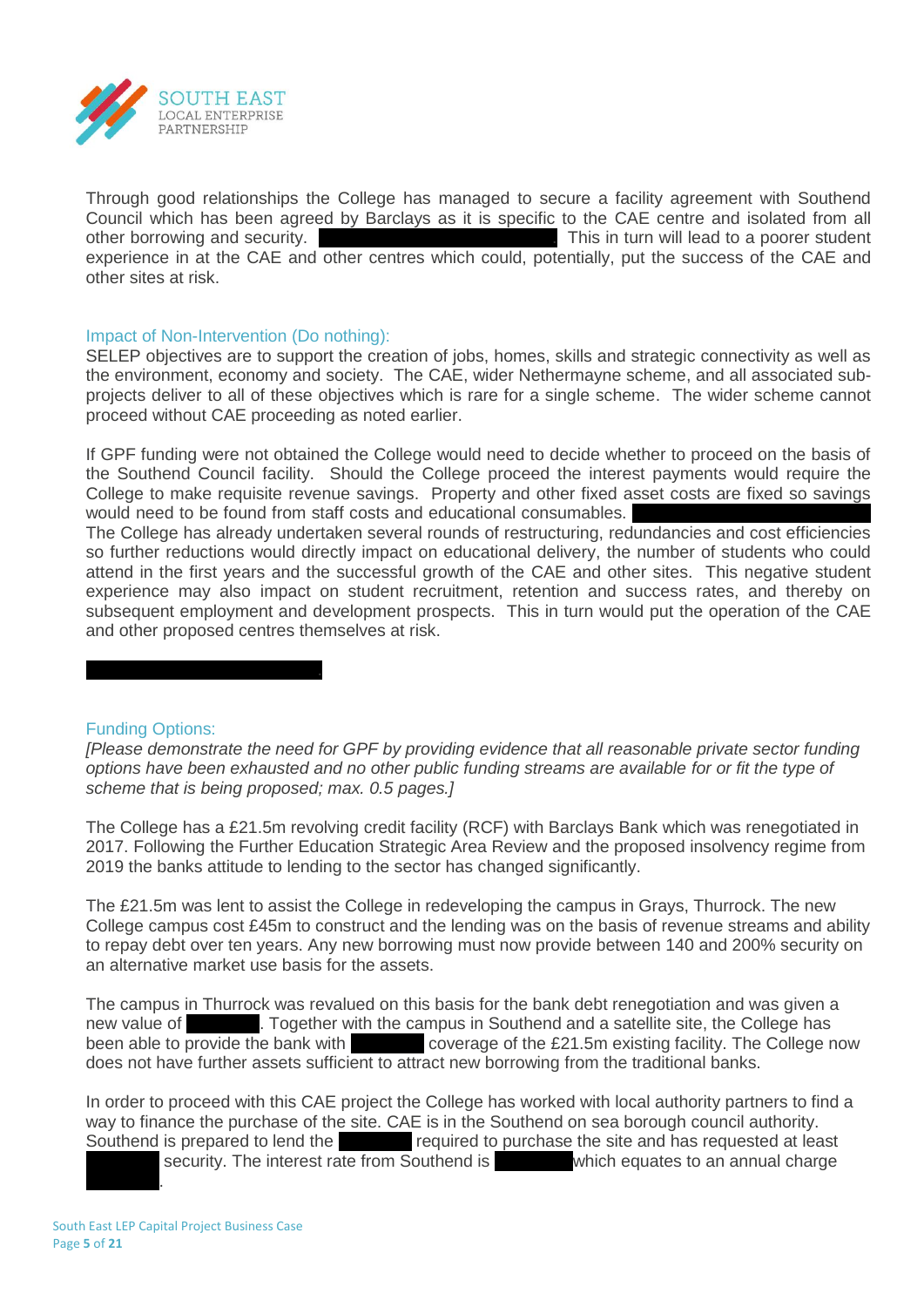

#### 3. Infrastructure requirements

#### Infrastructure Requirements:

*The CAE centre meets a regional and local need for skills and employment in the automotive, engineering and construction industries. The College currently offers some provision at the Nethermayne campus and limited provision in Southend due to the nature of buildings and space available. Through curriculum planning, including discussions with employers and use of LMI information the College has developed plans for a state of the art facility located equidistant to Southend and Basildon serving both conurbations and the wider South Essex catchment area.*

*Using professional advisors the College explored a range of options to deliver the facility with agents searching for land and building acquisition solutions. Single location industrial scale facilities of the size required are scarce. The College's advisors identified, over the course of eighteen months, very few existing buildings. Similarly vacant sites with good transport links in high visibility locations were equally rare with development costs a multiple of acquisition and refurbishment costs.*

*Working with agents Ayers & Crucks the Stephenson Road site initially materialised as the opportunity to lease No 30 alone. The College and agents met with the landlords / landowners and managed to negotiate the potential to acquire the freehold of Nos 28 and 30 comprising circa three acres of land with circa 8,000m2 of constructed industrial space.*

*Due diligence and design confirmed the buildings could be properly and efficiently refurbished to provide the requisite academic, workshop and support spaces together with 170 parking spaces and opportunities for amenity and future sports development on the adjacent Oakwood Park. Design work and costs have been developed to RIBA stage 2 in conjunction with senior curriculum staff to meet the current and future direction of automotive and process engineering. Designs will be finalised once the site is formally acquired.*

*Delivery of the CAE centre not only provides desperately needed facilities to develop automotive and process engineers alongside building services technicians for the future, it also unlocks the wider Nethermayne scheme allowing development of housing, schools, community facilities, hospice expansions and other regenerative benefits to Basildon.*

*Plans showing the location of the proposed CAE centre and RIBA stage 2 proposed floorplans are included in the appendices to this paper.*

#### 4. Cost and funding

#### Total Project Cost and Funding Required:

The gross total project cost budget for the CAE scheme is £12,005,400 inclusive of VAT but exclusive of interest costs should the College proceed with the Southend Council Facility. Ultimately the full cost of the scheme will be met from private finance through the Redrow sale agreement. In terms of the GPF funding, however, this would equate to £10,005,400 (83%) private / College funding and £2,000,000 (17%) GPF funding.

#### **Scalability**

£2.0m is being sought to support this project which does deliver a number of SELEP's objectives and will support the whole LEP in addressing the provision of further education. So, while this project will score strongly in that regard we could look at a scenario with SELEP where a reduced sum may be offered due the number of projects that may come forward exceeding the funding available. This project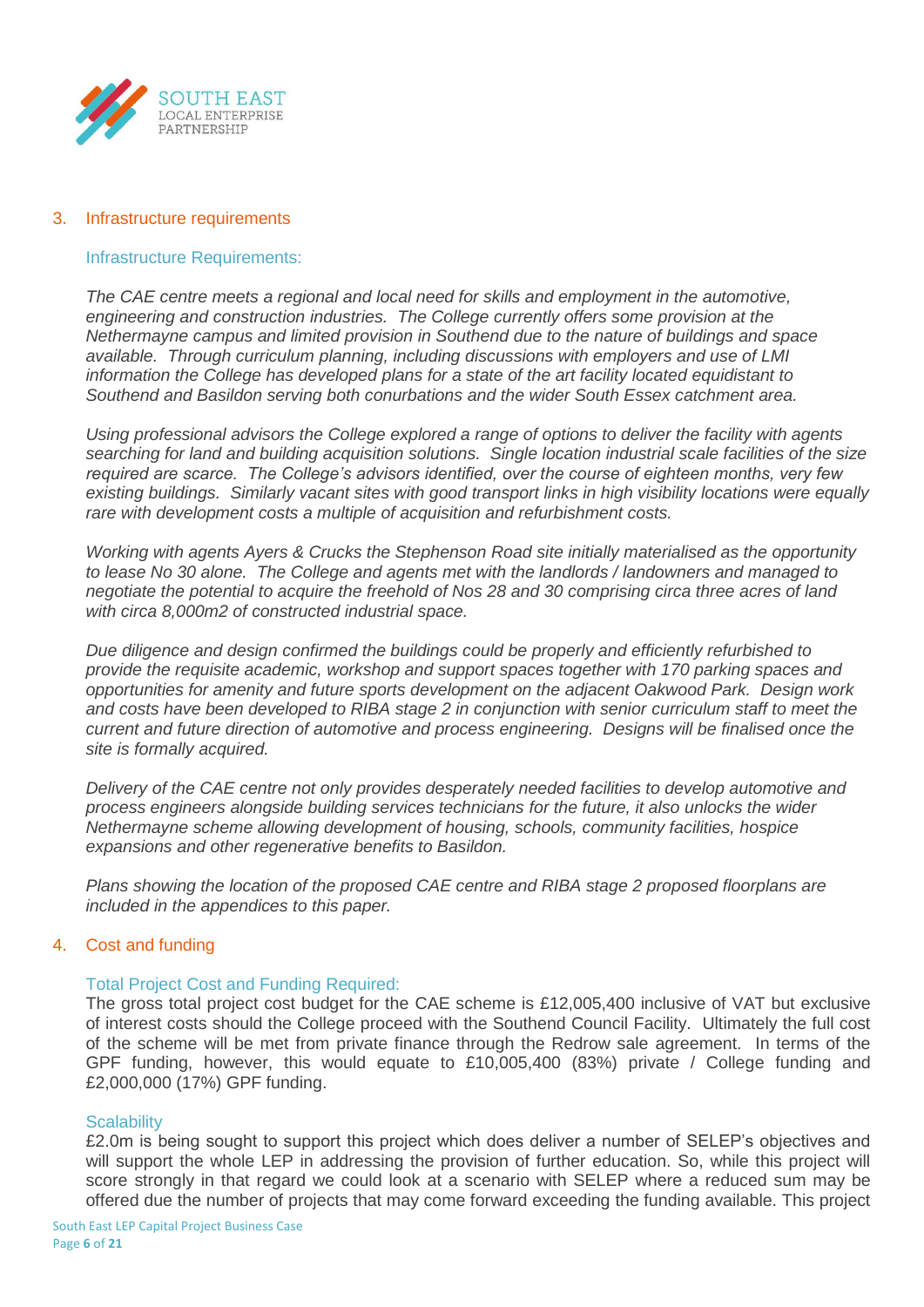

is vital to the provision of further education across South Essex and so a reduced level of funding will be equally useful in securing the onward provision of skills training in Essex. The project deliverables, outputs and outcomes will not change as a result of a reduced funding offer, but there will be a marginal increase in project costs due to the cost of alternative finance.

### Cost breakdown:

*[For the stages of development where GPF is sought please provide a breakdown of the associated costs, including any overheads, contingency, quantified risk allowances etc., as per the table below. Add row for each cost]*

|                                                                                                                                                           | <b>Expenditure profile</b> |               |               |               |               |               |              |  |
|-----------------------------------------------------------------------------------------------------------------------------------------------------------|----------------------------|---------------|---------------|---------------|---------------|---------------|--------------|--|
| <b>Cost type</b>                                                                                                                                          | 17/18<br>£000              | 18/19<br>£000 | 19/20<br>£000 | 20/21<br>£000 | 21/22<br>£000 | 22/23<br>£000 | <b>Total</b> |  |
| Capital                                                                                                                                                   |                            |               |               |               |               |               |              |  |
| Due diligence<br>Land acquisition<br>Fit out costs<br>FF&E<br>DM, PM & QS<br>Design / professional fees<br>Contingency<br><b>Legal Fees</b><br><b>VAT</b> |                            |               |               |               |               |               |              |  |
| Non-capital [For example revenue<br>liabilities for scheme development<br>and operation]                                                                  |                            |               |               |               |               |               |              |  |
| QRA                                                                                                                                                       |                            |               |               |               |               |               |              |  |
| Monitoring and Evaluation                                                                                                                                 | Incl.                      | Incl.         | Incl.         |               |               |               |              |  |
| <b>Total cost</b>                                                                                                                                         | 7,407.7                    | 4,465.7       | 132           |               |               |               | 12,005.4     |  |
| Inflation (%)                                                                                                                                             | Incl.                      | Incl.         | Incl.         |               |               |               |              |  |

# Funding breakdown:

*[Please specify the total project funding and breakdown, as per the table below.]*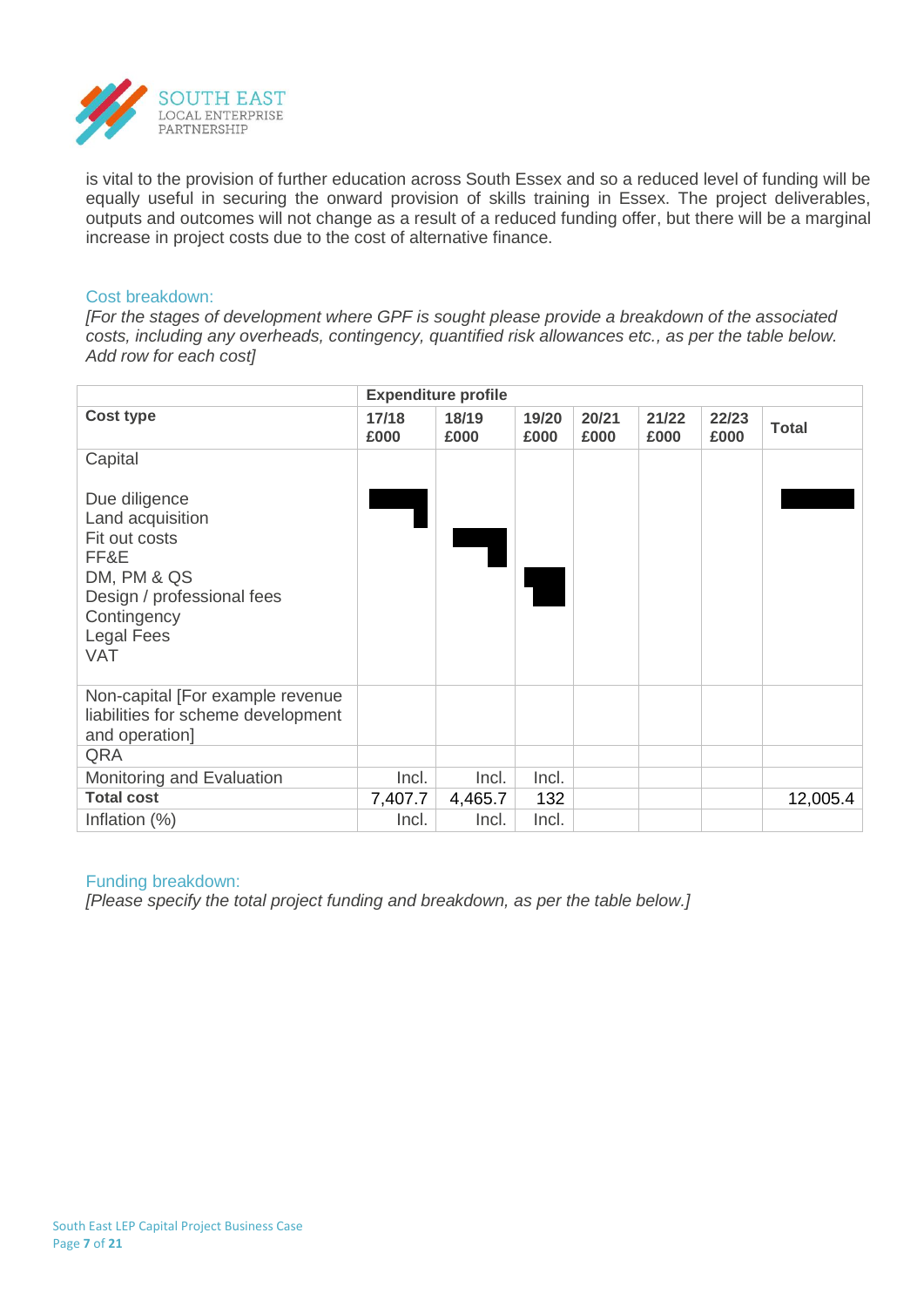

|                                   |                                                                        | <b>Funding profile</b> |               |               |               |               |               |              |
|-----------------------------------|------------------------------------------------------------------------|------------------------|---------------|---------------|---------------|---------------|---------------|--------------|
| <b>Funding</b><br>source          | <b>Funding security</b>                                                | 17/18<br>£000          | 18/19<br>£000 | 19/20<br>£000 | 20/21<br>£000 | 21/22<br>£000 | 22/23<br>£000 | <b>Total</b> |
| Redrow sale<br>contract           | Unconditional Dec 2017<br>with future payments<br>linked to that date. |                        |               |               |               |               |               |              |
| Capital<br>source 2               |                                                                        |                        |               |               |               |               |               |              |
| <b>GPF</b>                        | Subject to bid                                                         |                        |               |               |               |               |               |              |
| Southend<br>Council               |                                                                        |                        |               |               |               |               |               |              |
| Non-capital<br>source 2           |                                                                        |                        |               |               |               |               |               |              |
| <b>Total funding</b><br>available |                                                                        |                        |               |               |               |               |               |              |

# *5. Deliverability*

### Planning, Approvals and Specialist Studies:

The College has successfully obtained a change of use planning consent from industrial / office to education use from Southend Council. The conditional permission (reference 16/02284/FULM) was issued on  $14<sup>th</sup>$  March 2017. No further planning permissions or studies are required.

#### Procurement:

Attol Blue are the College's appointed project managers for the CAE and wider schemes flowing from the Nethermayne sale. Attol Blue will comply with the College's procurement strategy which is fully EU and UK compliant. The preferred route for fit out and new build schemes is a two stage JCT design and build contract with a guaranteed maximum price mechanism which offsets risk and cost overrun to the contractor whilst sharing cost savings or benefits. Packages are tendered with the College having the ability to insert "wild card" sub-contractors into packages if required.

The College has extensive experience in delivering schemes of equal or larger scale and complexity on time and to budget including :

- 26,000m<sup>2</sup> Luker Road, Southend campus opened for £52m in 2004 on time and budget;
- 3,000m<sup>2</sup> Thurrock Learning campus (£5m) semi-permanent building in 2009
- $\bullet$  15,000m<sup>2</sup> Thurrock campus redevelopment (£42m) opened in 2014
- $\bullet$  7,500m<sup>2</sup> Forum II building in Southend in conjunction with Southend Council opened in 2014
- $\bullet$  1,500m<sup>2</sup> construction skills centre in Basildon opened in 2016
- Summer works programmes from £400k to £2m each year within the College sites.

#### Property Ownership and Legal Requirements*:*

The two building sit on a single site owned by Brightside Ltd a commercial landlord and developer. The College have agreed conditional contracts with Brightside to acquire the freehold interest of the site and buildings conditional on vacant possession and some limited mezzanine floor removal (fire compliance) which is the responsibility of Brightside prior to completion.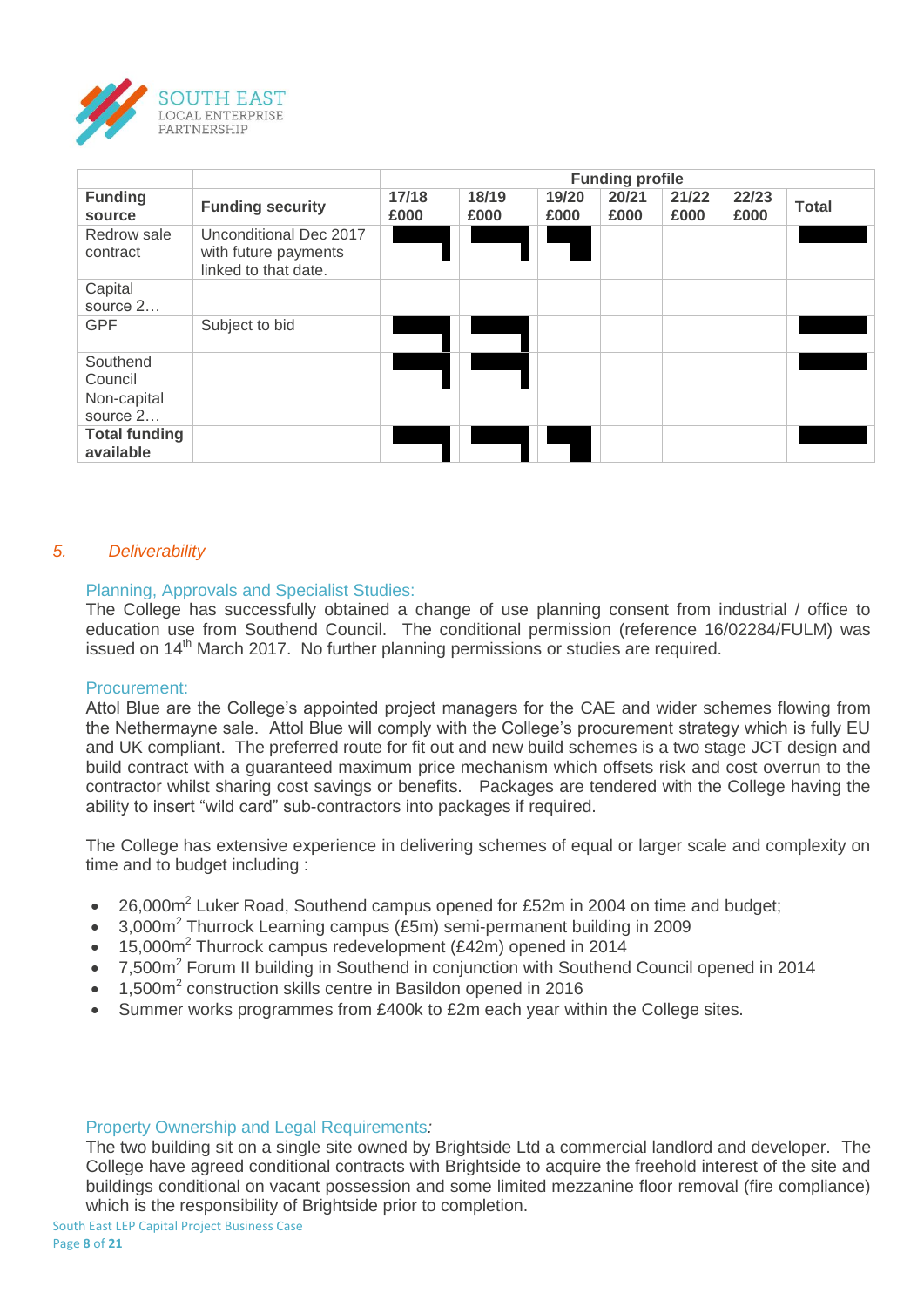

Brightside have signed declarations from the tenant of No 30 acknowledging it will vacate and waiving protected tenancy rights. It is understood all tenants in No 28 are on monthly licences and therefore do not have secured tenancy rights.

Due diligence has been undertaken by the College's legal advisors Irwin Mitchell and surveyors Calford Seaden. Both areas of due diligence conclude there are no significant issues with condition matters being picked up through the College's refurbishment programme.

#### Equality:

No Equalities Impact Assessment has yet been carried out for the construction phase. However, the design of the building and its external features will ensure best practice in providing access for people with impairments within the context of planning policy. Tendering contractors will be required to submit equality and diversity policies and practices which will form part of the assessment matrix.

Finalisation of the precise curriculum offer, through discussion with employers, will also involve an Equalities Impact Assessment for teaching, learning and assessment.

The College ensures the requirements of relevant legislation related to age, disability, race, gender, religion or belief, sexual orientation, gender reassignment, pregnancy and maternity, marriage and civil partnership are fully complied with. We Actively advance a culture of celebrating diversity and will maintain an inclusive learning environment of mutual tolerance for all. This includes raising the awareness of what is expected of learners, employees and users of the College whilst they study or work at the College and also provides the opportunity for learners to discuss issues and concerns if they feel that their expectations are not being fully met. Direct and/or indirect discrimination will not be tolerated.

A specific EIA for CAE has not been completed however we implement effective policies and procedures throughout the College for dealing with harassment, bullying and victimisation of all learners and staff. We also implement effective processes for monitoring and equality analysis in relation to the nine strands comprising age, disability, race, gender, religion or belief, sexual orientation, gender reassignment, pregnancy and maternity or marriage and civil partnership.

Our Impact Assessment will include a range of actions to encourage women to undertake Engineering and Construction programmes, where they are significantly under-represented.

To monitor the outcomes the College will annually publish an Equality and Diversity report on the findings of its monitoring processes and equality analysis, its advancement of equality and diversity through its work with staff and the delivery of learning informed with appropriate statistics on staff and learners. Additionally the College will continue to embed the process of assessing the impact of its curriculum, its policies, processes, plans and procedures in order that no individual or group possessing protected characteristic/s, is disadvantaged, discriminated against, victimised or subject to prejudice.

#### 6. Expected benefits

#### Overall Project Impacts:

*[Please specify the expected impacts of the overall project in terms of 'direct' outputs (jobs, homes and other outputs arising from the project) and 'indirect' outputs.*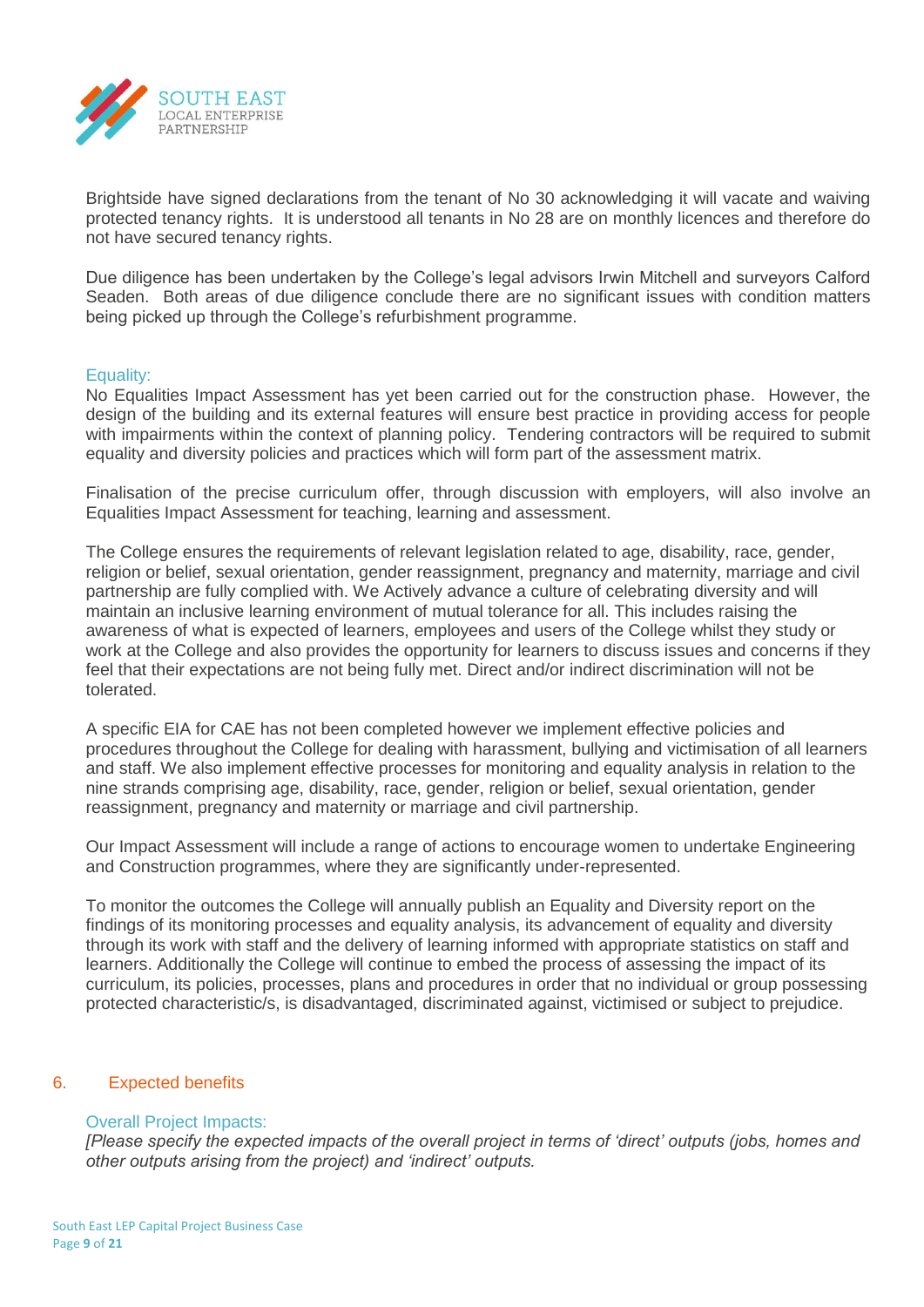

*Direct outputs should be presented in 'gross' terms and 'net' terms after making adjustments for additionality factors<sup>1</sup> , as per the table below.*

*Please describe the basis for these estimates and specify if the realisation of benefits is contingent on further investment not yet secured, max 0.5 pages.]*

| Outputs /<br><b>Outcomes</b>                                                  |                                                             | 2018/<br>19    | 2019/<br>20 | 2020/<br>21 | 2021/<br>22 | 2022/<br>23 | $2023+$ | <b>Total</b> |
|-------------------------------------------------------------------------------|-------------------------------------------------------------|----------------|-------------|-------------|-------------|-------------|---------|--------------|
| <b>Direct Outputs</b><br>(gross terms)                                        | Learners (exc<br>apprentices)                               | 216            | 336         | 480         | 640         | 800         | 896     | 896          |
|                                                                               | Apprentices                                                 | 54             | 84          | 120         | 160         | 200         | 224     | 224          |
|                                                                               | Jobs for delivery of<br>learning                            | 11             | 19          | 27          | 38          | 45          | 56      | 56           |
|                                                                               | Sustained job<br>outcomes for<br>apprentices                | $\overline{0}$ | 45          | 71          | 102         | 136         | 170     | 170          |
| <b>Direct Outputs</b><br>(net terms, after<br>considering<br>additionality)   | JJobs, Homes,<br>floorspace, new<br>learners assisted etc.] |                |             |             |             |             |         |              |
| <b>Indirect Outputs</b><br>(gross terms)                                      |                                                             |                |             |             |             |             |         |              |
| <b>Indirect Outputs</b><br>(net terms, after<br>considering<br>additionality) |                                                             |                |             |             |             |             |         |              |

# The Role of GPF in Benefit Realisation:

*[Provide evidence that without GPF support the project would not proceed, would proceed at slower rate or would have fewer impacts and benefits than estimated; max. 0.5 pages].*

If the College were to proceed with the project having to utilise the funding options described in section 2 above the additional cost would **Redacted Let and Telecacion** is successful and the loan is repaid in March 2022 from the receipts from the disposal of the site it would save the project

The saving equates to the annual cost of 41 jobs supporting this project. Without the benefit of the loan the benefits will not be able to grow as quickly as projected.

The CAE project is the first stage in the re-provision of the Basildon Campus at Nethermayne. sales receipt to be paid over the next ten years. The unconditional sales contract releases in promissory notes for the next two years and the balance paid in instalments up to 2027.

# Value for Money (VfM):

*[The VfM category should be presented as a summary of the project benefits in relation to project costs. Where the overall project has already had a VfM assessment undertaken the promoter should include this and provide an evidence on the potential for GPF to support or, if applicable, enhance the VfM of the overall project. Where no previous VfM assessment has been undertaken, promoters should follow the relevant appraisal guidance (DCLG Appraisal Guidance<sup>2</sup> - page 28 or the DfT Value for Money* 

 $\overline{\phantom{a}}$ 

<sup>1</sup> Additionality is the extent to which something happens as a result of an intervention that would not have occurred in the absence of the intervention (see [Homes and Communities Agency, Additionality Guidance, 2014\)](https://www.gov.uk/government/uploads/system/uploads/attachment_data/file/378177/additionality_guide_2014_full.pdf) 2 [DCLG Appraisal Guide](https://www.gov.uk/government/uploads/system/uploads/attachment_data/file/576427/161129_Appraisal_Guidance.pdf)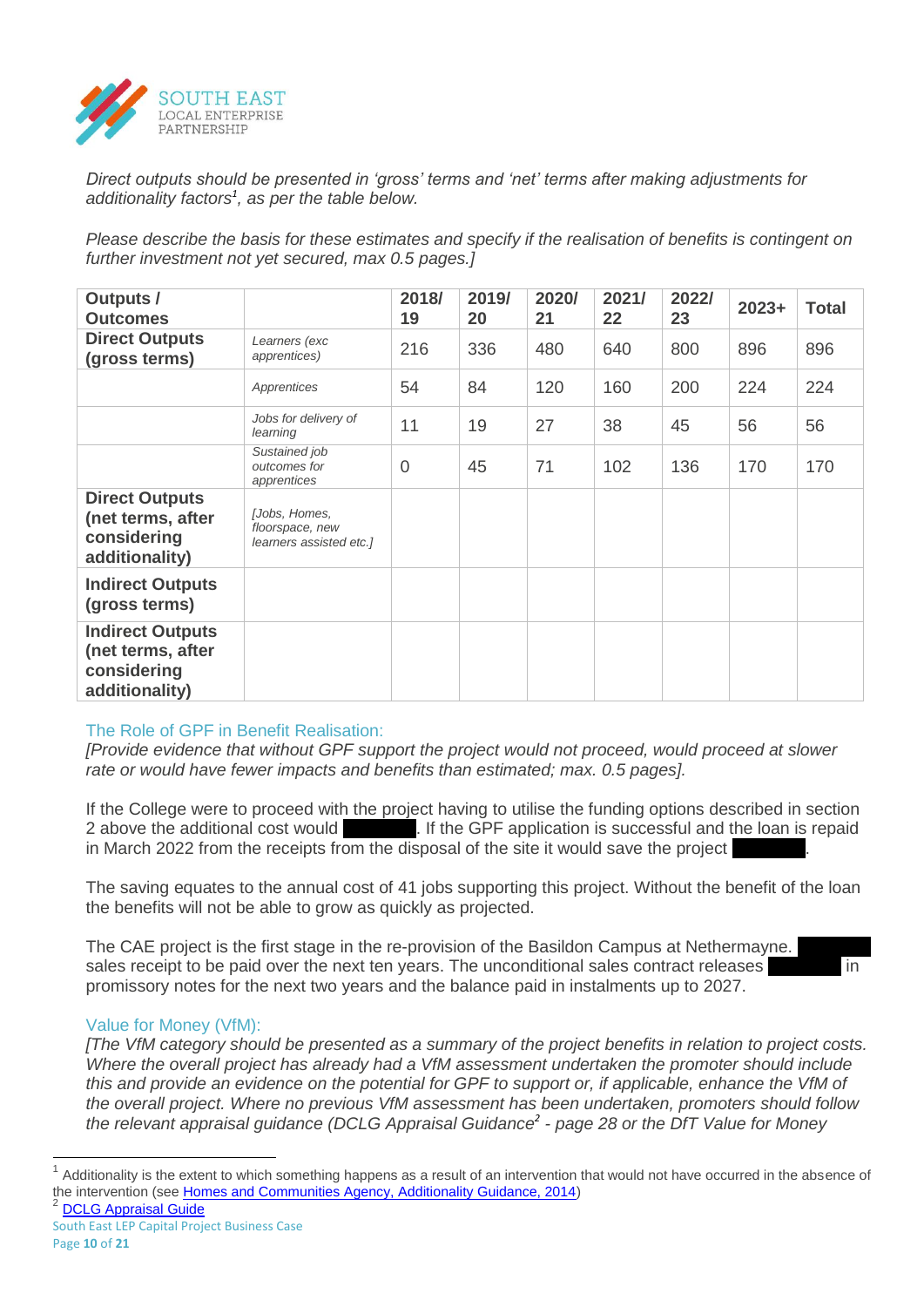

*Framework<sup>3</sup> ) and define both the overall VfM and the GPF contribution. This should be proportionate to the size of the overall project and the GPF ask; max. 0.5 pages. Please note the following:*

*• for projects requesting funding towards the upper limit of the recommended GPF loan (£2m) a quantified Value for Money assessment will be required*

*• the VfM should be based on the overall assessment of both monetised and non-monetised impacts.]*

The College is disposing of its site at Nethermayne in Basildon and reproviding the education offer across three projects. The GPF is sought to facilitate one of the strands of the reprovision and manage the cahflow gap between the receipts for the disposal of the site. Nethermayne and adjacent land owned by the Homes and Communities Agency (HCA) has been sold to Redrow for

There are other significant added benefits from the redevelopment of the Nethermayne site in addition to the Colleges reprovision:

- 1. A new two form entry primary school
- 2. 2 acres of land gifted to St Lukes Hospice to enable it to expand
- 3. A new purpose built landing facility for Essex Air ambulance
- 4. Permanent Equestrian Centre opened at Barleylands, safeguarding equestrian centre jobs (2017).
- 5. New Market in Basildon safeguarding market traders' jobs (2018)

The £2.0m GPF sought is 17% of the overall project cost for CAE. The remaining 83% is private investment as it is from the Redrow receipt. GPF is a loan and not a grant and therefore once repaid the CAE project is 100% private funded.

Using an evidence base of costs prepared by new economy the benefits from the project are

|                                           | <b>Advanced</b><br><b>Automotive</b><br><b>Engineering</b> | <b>Process</b><br><b>Engineering</b> | <b>Construction</b><br>and Building<br><b>Services</b> | Annual<br><b>Totals</b> | Lifetime<br>socio<br>economic<br>impact (40<br>years) per<br>learner | Total<br>lifetime<br>socio<br>economic<br>impact (40<br>years) |
|-------------------------------------------|------------------------------------------------------------|--------------------------------------|--------------------------------------------------------|-------------------------|----------------------------------------------------------------------|----------------------------------------------------------------|
|                                           | from 2018<br>to 2023                                       | from 2018<br>to 2023                 | from 2019 to<br>2023                                   |                         |                                                                      |                                                                |
| 14-16 Year olds                           | 20                                                         |                                      | 25                                                     | 45                      | 34,120                                                               | 1,535,400                                                      |
| 16-19 Year olds (full<br>time programmes) | 180                                                        | 60                                   | 120                                                    | 360                     | 50,000                                                               | 18,000,000                                                     |
| Adults (upskilling)                       | 208                                                        | 60                                   | 200                                                    | 468                     | 50,000                                                               | 23,400,000                                                     |
| 16-18 Apprenticeships                     | 55                                                         | 20                                   | 60                                                     | 135                     | 90,800                                                               | 12,258,000                                                     |
| <b>Adult Apprenticeships</b>              | 40                                                         | 22                                   | 50                                                     | 112                     | 90,800                                                               | 10,169,600                                                     |
| <b>Total Numbers</b>                      | 503                                                        | 162                                  | 455                                                    | 1,120                   |                                                                      | 65,363,000                                                     |

3 [DfT value for money framework](https://www.gov.uk/government/publications/dft-value-for-money-framework)

 $\overline{\phantom{a}}$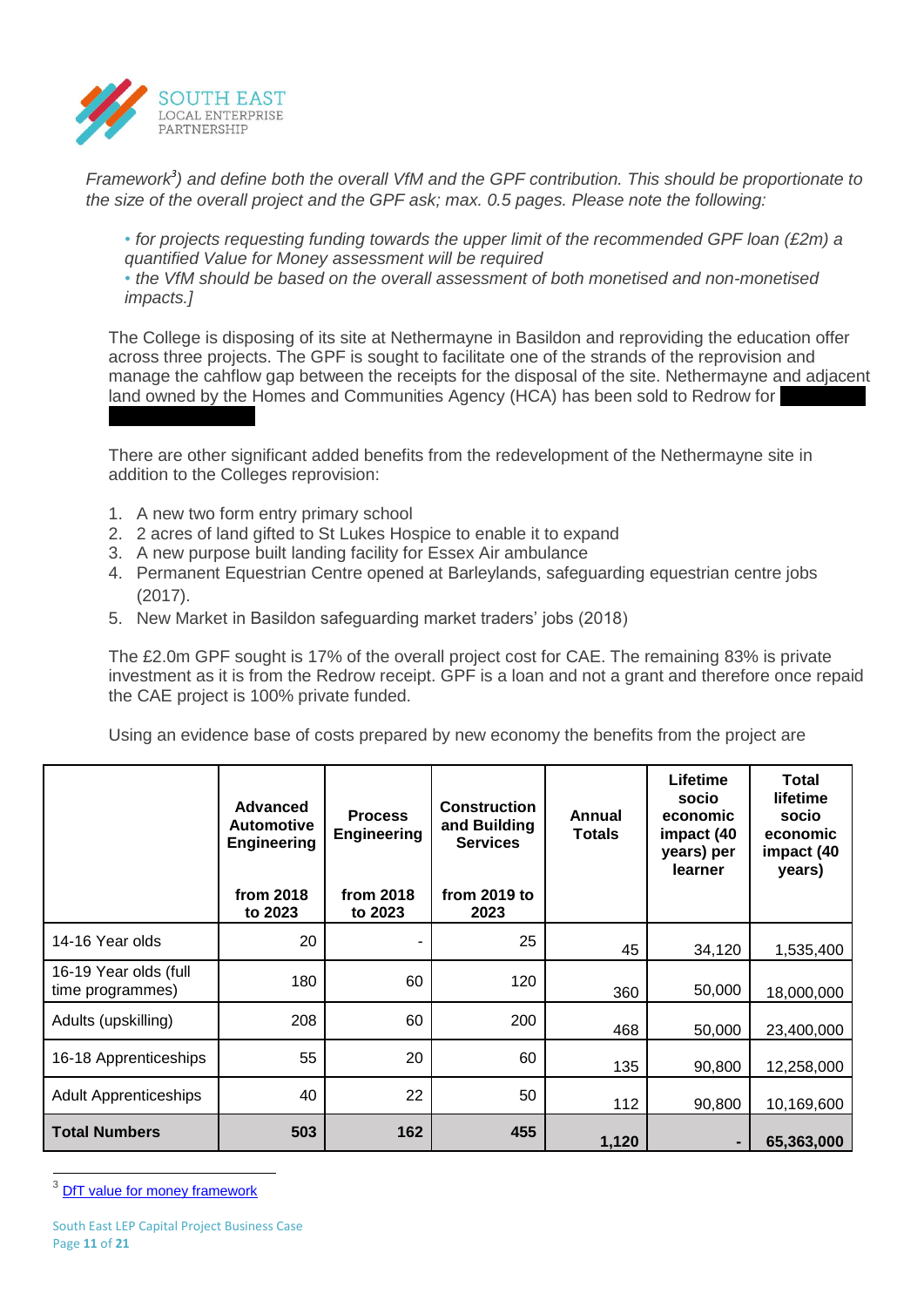

The fiscal value is calculated using the up-front costs of supporting qualification attainment, and the change in tax revenues (increase in income tax, national insurance contributions and VAT payments) associated with qualification attainment.

- 14 -16 year olds Average of Truancy (£1,048 p.a.) and Exclusion (£658 p.a.) cost to welfare system multiplied by 40 year lifetime
- 16 19 year olds Average of L2 and L3 (BTECT, C&G and NVQ)
- Adults upskilling Average of L2 and L3 (BTECT, C&G and NVQ)
- 16 18 Apprenticeships Average of L2,3 and 4 apprenticeship
- Adult Apprenticeships Average of L2,3 and 4 apprenticeship

Source: http://www.neweconomymanchester.com/our-work/research-evaluation-cost-benefit-analysis/costbenefit-analysis/unit-cost-database

The College has completed a Net Present Value appraisal for the project using the ESFA financial model. Over twenty years this delivers a positive NPV of Redaction Using the SELEP cost of capital calculator reveals a figure of  $\blacksquare$ . Given the loan equates to 1/6<sup>th</sup> of the overall £12m cost, dividing the NPV by six and then again by the results in a BCR of 5.23 for the project which is considered excellent value for money.

Alternatively dividing the £65,363,000 figure calculated in the table above by six and then by the cost of capital delivers an even better ratio of 23.25.

# 7. Contribution to the Establishment of a Revolving Fund

#### GPF Repayment:

The loan will be repaid via Redrow receipt payments from the sale contract of the Nethermayne contract. Phase 2 of the contract is scheduled to go unconditional before the end of 2017 and all payments beyond that point are linked in time to that point with no other conditional stages or gateways.

Should unconditional dates be delayed the College would look to negotiate earlier payment with Redrow through the contract or engage with Southend Council for any period beyond March 2022.

# GPF Repayment Schedule:

Repayment of the loan will be via a single payment from the Redrow receipts as noted above.

|                                      | 2018/19   2019/20   2020/21   2021/22 |               | 2022/23 | ∣ Total       |
|--------------------------------------|---------------------------------------|---------------|---------|---------------|
| <b>GPF</b><br>Repayment<br>(Capital) |                                       | 0   2,000,000 |         | 0   2,000,000 |

# Financial Viability:

GPF Loan repayment is to be funded by payments from Redrow which are outlined in the contract that the college has with them for the development of the Nethermayne site in Basildon.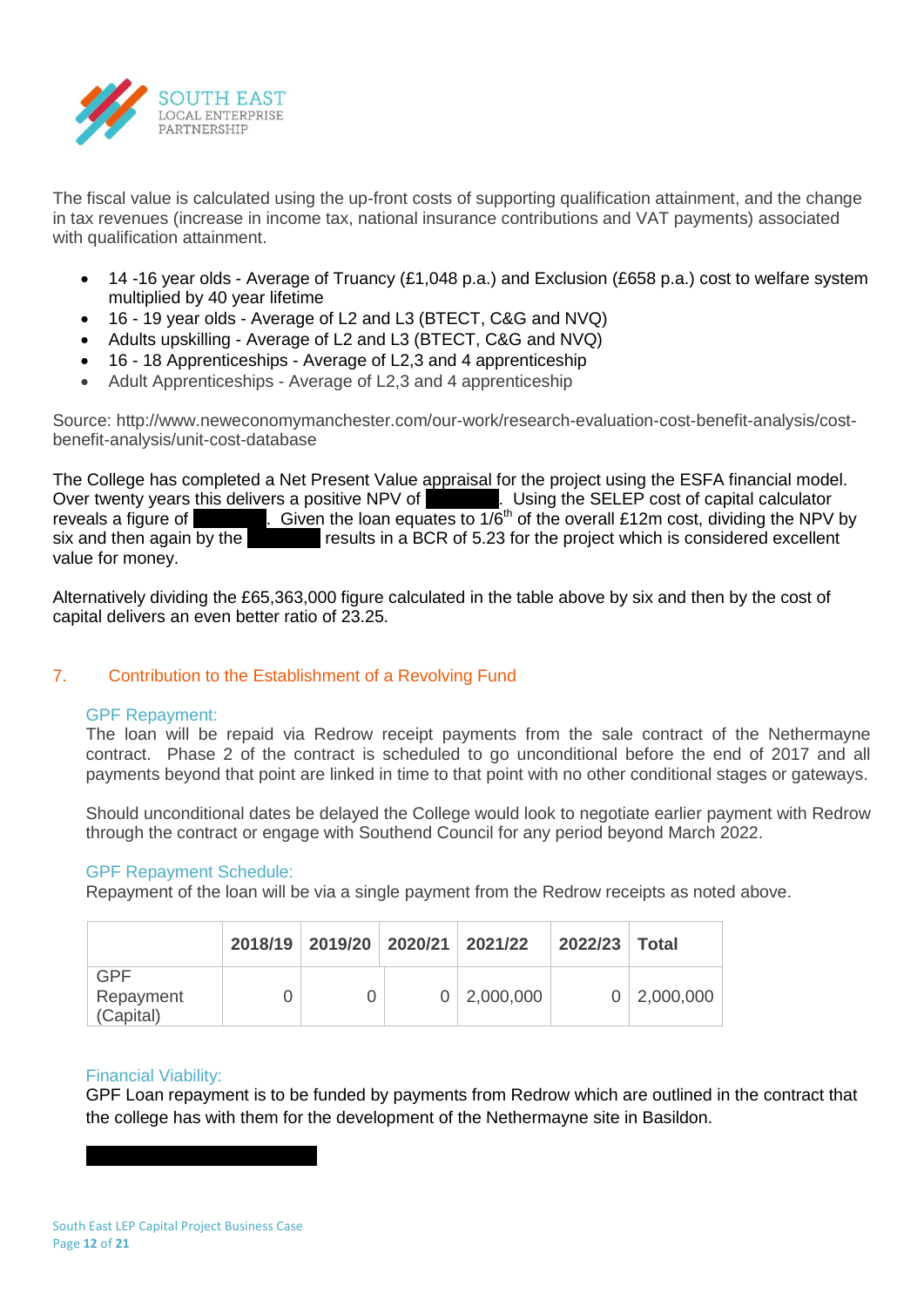

Complete repayment of the GPF loan is contingent on payment four with earlier payments committed to the Council's relocation of the market and the College's redevelopment of the town centre. The GPF has been attributed to the CAE strand of the overall Nethermayne Strategy

It is not possible to use payments before payment four to pay down the loan as these are committed to the other strands of delivery which are equally critical.

### 8. Risks

#### Risk Register:

*The risk register and associated commentary is provided in Appendix A to this paper.*

### 9. State aid

### State Aid:

The State Aid rules only apply in relation to funding of activities which amount to "economic activity" and as a general rule both the European Commission and the Court of Justice of the European Union have indicated that the provision of public education, where funded primarily by the State, in a non-economic activity and thus falls outside of the ambit of the State Aid rules. This means that public support of such activities at any level (even 100%) is potentially permissible under the State Aid rules.

#### 10. Monitoring and evaluation

#### *Monitoring and Evaluation:*

The College Deputy Principal/CEO and his finance staff will undertake financial monitoring and management. This will be reported to the funding partners, along with the achievement of key milestones, in line with contractual agreements, to the Board of Governors of the College, and through the College's annual accounts to the Department of Business, Industry and Skills.

Delivery of the scheme will be coordinated by the College's Vice Principal Corporate Resources who has over twenty years experience in the private sector of developing, managing and delivering complex property and construction schemes in the private, higher and further education sectors. He is supported by an internal head of capital projects together with external advisors led by the College's appointed external project management company.

Learner enrolments and achievements will be monitored by the College in line with its Learning and Teaching Strategy which will set rigorous key performance indicators to monitor and evaluate the quality of learning, learner recruitment, retention and success.

The Evaluation Plan will comprise two elements: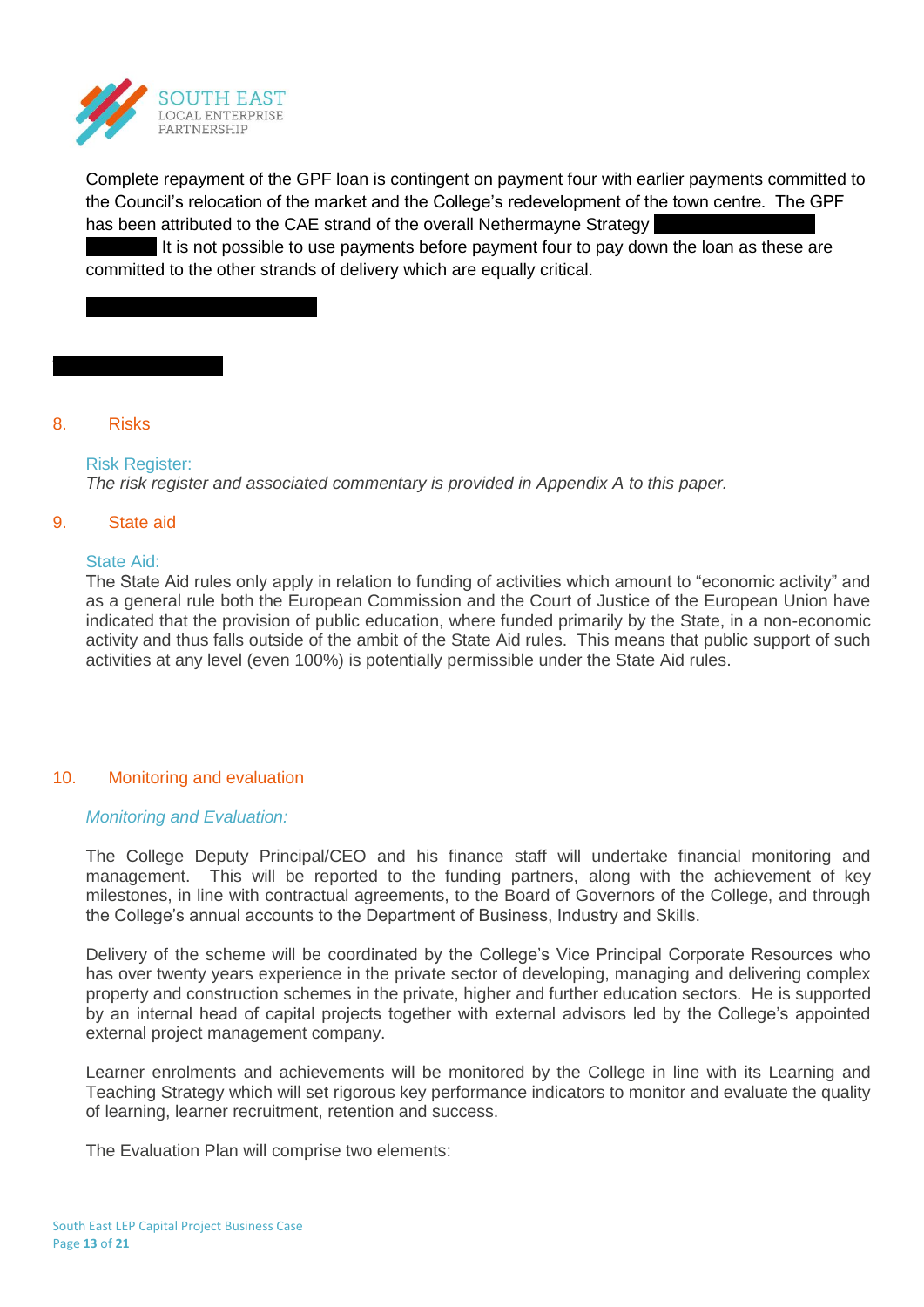

- the achievement of the key objectives and key milestones of the project. The project will be evaluated against the stated aim, objectives and outputs which will be the key performance indicators for the scheme. Progress against key milestones will be reported to the partners funding the scheme in accordance with Funding Agreements. Evaluation will involve partners and stakeholders
- a continuous self-assessment of the teaching , learning and assessment carried out in the centre. All learner outcomes, quantitative and qualitative will be reported annually in the College Self-Assessment Report, which is shared with funding bodies and Ofsted. The section on the CAE centre will be compiled with the benefit of opinions and experiences from those involved and will be disseminated to partners.

Dissemination of information will take place in two main phases:

- **During the project**; to inform employer, schools, partners and other stakeholders of the construction of the centre, its location and the curriculum it will deliver and of its strategic link to employers, Apprenticeships and employment opportunities at the Airport. This will be to build up a constituency of support for the new CAE.
- *Post project completion;* to provide information to a wider audience of future end-users of the centre, to decision/policy-makers and to supporters and interested parties, including teaching professionals, to the wider automotive, process engineering industries and employer representatives.

Dissemination activities will include:

- The media print, television, radio using the marketing teams of all immediate partners
- Social media
- Conferences and seminars e.g. the Association of Colleges

#### 11. Declaration (To be completed by applicant)

| Has any director/partner ever been disqualified from being a<br>company director under the Company Directors Disqualification Act<br>(1986) or ever been the proprietor, partner or director of a business<br>that has been subject to an investigation (completed, current or<br>pending) undertaken under the Companies, Financial Services or<br><b>Banking Acts?</b> | $\frac{y}{\cos}$ No  |
|--------------------------------------------------------------------------------------------------------------------------------------------------------------------------------------------------------------------------------------------------------------------------------------------------------------------------------------------------------------------------|----------------------|
| Has any director/partner ever been bankrupt or subject to an<br>arrangement with creditors or ever been the proprietor, partner or<br>director of a business subject to any formal insolvency procedure<br>such as receivership, liquidation, or administration, or subject to an<br>arrangement with its creditors                                                      | $\frac{y}{\cos}$ /No |
| Has any director/partner ever been the proprietor, partner or<br>director of a business that has been requested to repay a grant<br>under any government scheme?                                                                                                                                                                                                         | <del>Yes</del> /No   |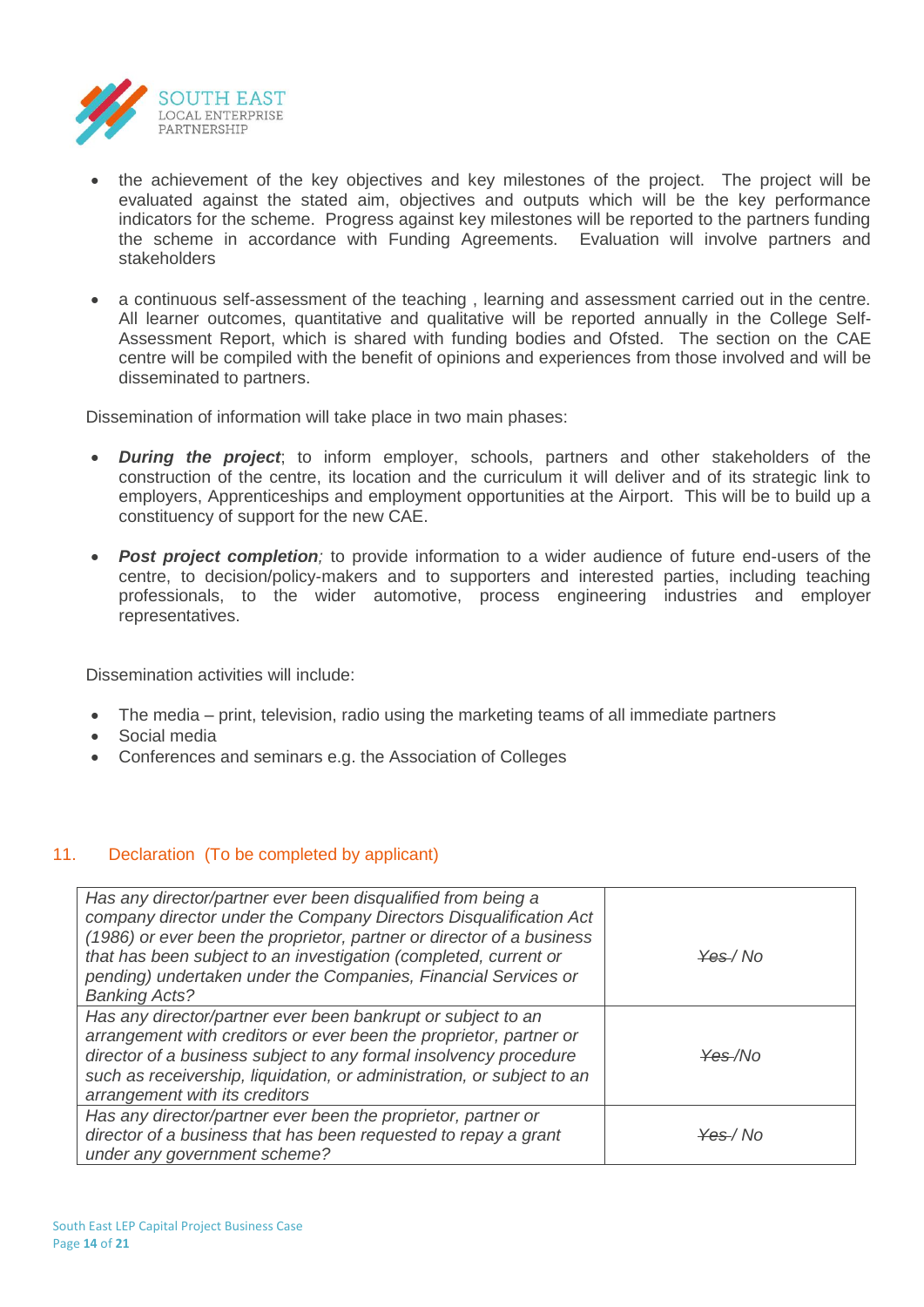

*If the answer is "yes" to any of these questions please give details on a separate sheet of paper of the person(s) and business(es) and details of the circumstances. This does not necessarily affect your chances of being awarded SELEP funding.*

I am content for information supplied here to be stored electronically, shared with the South East Local Enterprise Partnerships Independent Technical Evaluator, Steer Davies Gleave, and other public sector bodies who may be involved in considering the business case.

I understand that a copy of the main Business Case document will be made available on the South East Local Enterprise Partnership website one month in advance of the funding decision by SELEP Accountability Board. The Business Case supporting appendices will not be uploaded onto the website. Redactions to the main Business Case document will only be acceptable where they fall within a category for exemption, as stated in Appendix E.

Where scheme promoters consider information to fall within the categories for exemption (stated in Appendix E) they should provide a separate version of the main Business Case document to SELEP 6 weeks in advance of the SELEP Accountability Board meeting at which the funding decision is being taken, which highlights the proposed Business Case redactions.

I understand that if I give information that is incorrect or incomplete, funding may be withheld or reclaimed and action taken against me. I declare that the information I have given on this form is correct and complete. Any expenditure defrayed in advance of project approval is at risk of not being reimbursed and all spend of Local Growth Fund must be compliant with the Grant Conditions.

I understand that any offer may be publicised by means of a press release giving brief details of the project and the grant amount.

| Signature of applicant |                                        |
|------------------------|----------------------------------------|
| <b>Print full name</b> | Angela O'Donoghue                      |
| Designation            | <b>Principal &amp; Chief Executive</b> |

*The lead County Council/ Unitary Authority should also provide a signed S151 Officer Letter to support the submission – see example letter in Appendix B*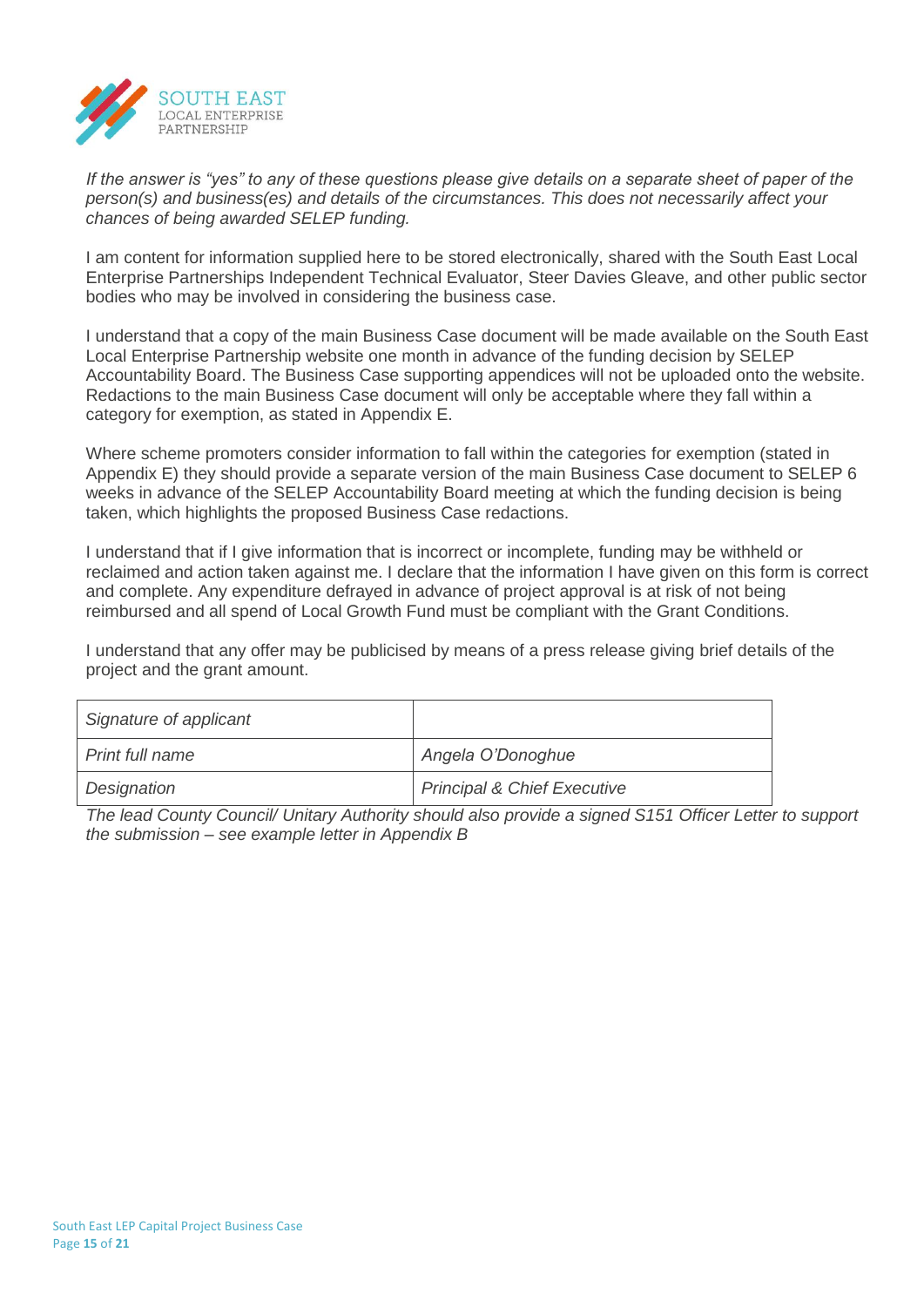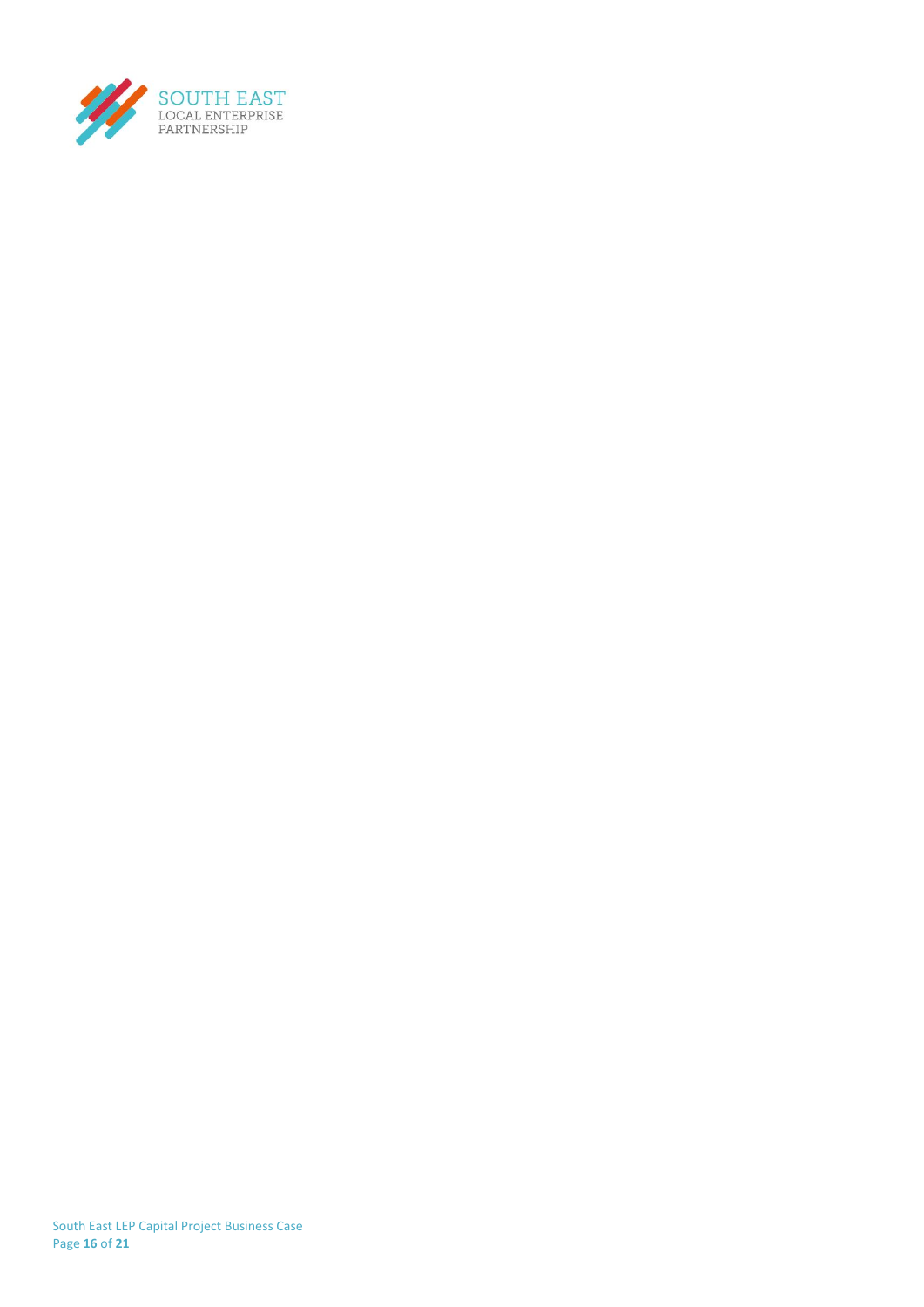

# **Appendix A – Risk register**

| <b>Description of</b><br><b>Risk</b>         | <b>Impact of Risk Risk Owner</b>                                                                                                                         |                                                                                 | <b>Risk</b><br><b>Manager</b>                                                                                          | Likelihood<br>of<br>occurrence<br>(Very Low/<br>Low/Med/<br><b>High/ Very</b><br>High)<br>$(1/2/3/4/5)$ * | Impact<br>(Very Low/<br>Low/ Med/<br>High)<br>(1/2/3/4/5) |                                                             | High/ Very Risk Rating Risk Mitigation                                                                                                                                                                                                   | <b>Residual</b><br>Likelihood/Impact<br><b>Scores</b> |
|----------------------------------------------|----------------------------------------------------------------------------------------------------------------------------------------------------------|---------------------------------------------------------------------------------|------------------------------------------------------------------------------------------------------------------------|-----------------------------------------------------------------------------------------------------------|-----------------------------------------------------------|-------------------------------------------------------------|------------------------------------------------------------------------------------------------------------------------------------------------------------------------------------------------------------------------------------------|-------------------------------------------------------|
|                                              |                                                                                                                                                          |                                                                                 |                                                                                                                        | [e.g. Medium [e.g.<br>3 <sup>1</sup>                                                                      | Very<br>Low $1$ ]                                         | [Likelihood<br>0f<br>occurrence<br>multiplied<br>by Impact] |                                                                                                                                                                                                                                          |                                                       |
| Failure to<br>secure GPF<br>funding          | College either<br>elect not to<br>proceed or<br>proceed with<br>Southend<br>Council facility<br>and associated Executive<br>operational<br><b>issues</b> | $Collect -$<br>Anthony<br>McGarel,<br>Deputy<br>Principal &<br>Chief            | Steve Smith,<br>Vice<br>Principal<br>Corporate<br><b>Resources</b><br>lain Bell.<br>Attol Blue -<br>Project<br>Manager | 3                                                                                                         | 4                                                         |                                                             | 12 Without GPF Funding the College<br>would need to determine whether to<br>proceed with the Southend Council<br>facility and associated impact on<br>operations, or to not proceed with the<br>scheme and wider Nethermayne<br>project. | 12                                                    |
| Failure to<br>receive<br>planning<br>consent | College can<br>acquire and<br>undertake<br>works but<br>cannot occupy                                                                                    | College -<br>Steve Smith,<br>Vice<br>Principal<br>Corporate<br><b>Resources</b> | lain Bell,<br>Attol Blue -<br>Project<br>Manager                                                                       |                                                                                                           | 5                                                         |                                                             | 5 Planning consent achieved.<br>Satisfaction of pre-commencement<br>and pre-occupation conditions known<br>to College and team with actions<br>included on programme and in cost<br>plan                                                 | 5                                                     |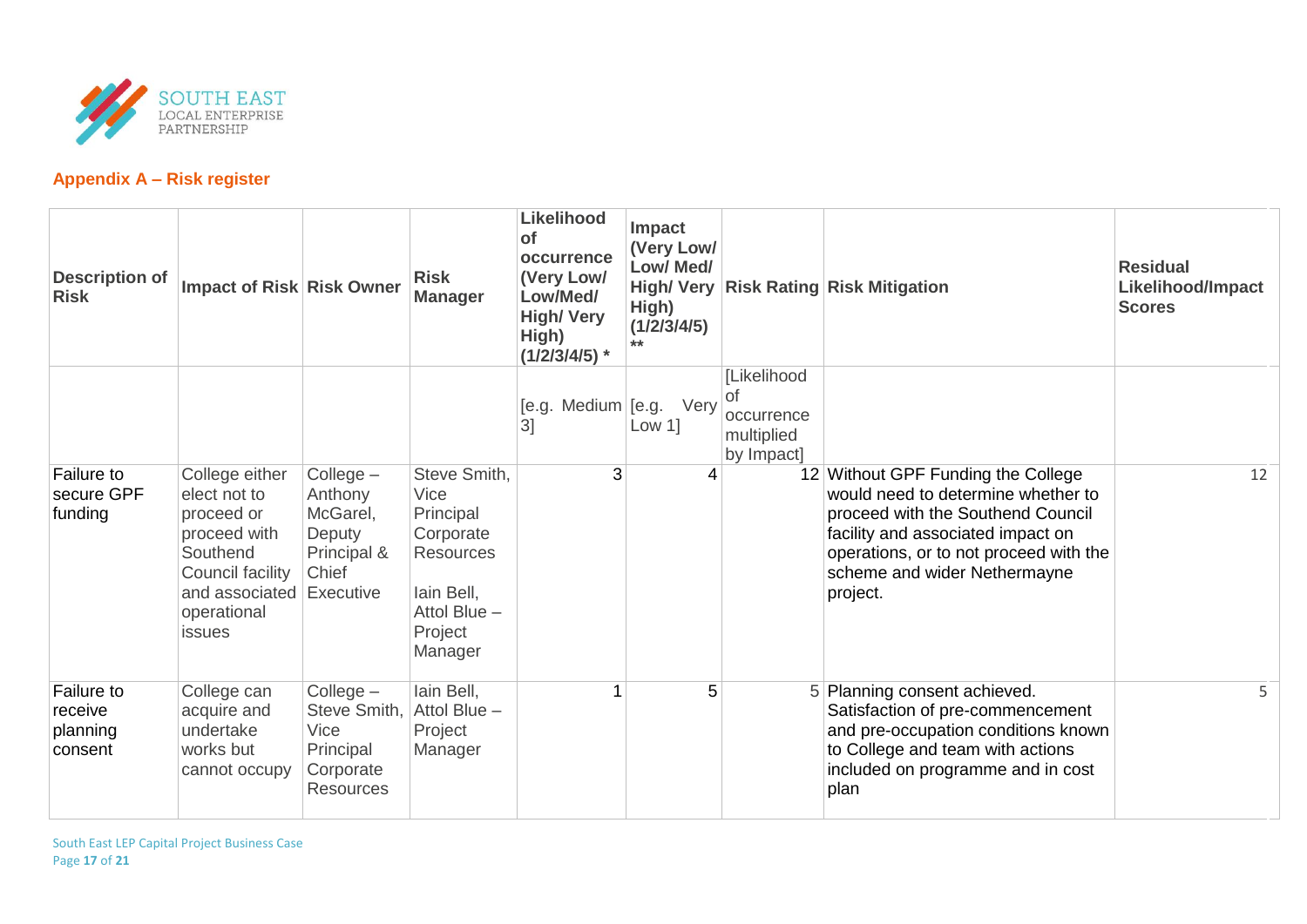

| Failure to<br>achieve private<br>sector<br>investment                            | College left<br>with sufficient<br>funds to<br>acquire the site Deputy<br>but not<br>complete the fit Chief<br>out /<br>refurbishment<br>works. | College -<br>Anthony<br>McGarel,<br>Principal &<br><b>Executive</b>                    | Steve Smith, 1<br>Vice<br>Principal<br>Corporate<br><b>Resources</b> |                | 5 | 5 Conditional contracts with Redrow<br>were exchanged in 2015 with Phase<br>becoming unconditional in April<br>2016 and corresponding payment of<br>£14m. Phase 2 is scheduled to go<br>unconditional before the end of 2017<br>with limited conditions precedent.<br>Reserved<br>relevant<br>matters<br>for<br>phases now achieved with other<br>matters in the control of Redrow and<br>public sector partners.<br>Delays or failure to go unconditional<br>at all would lead to remarketing of<br>the Nethermayne site or, ultimately,<br>resale of the Stephenson Road site. | 3 |
|----------------------------------------------------------------------------------|-------------------------------------------------------------------------------------------------------------------------------------------------|----------------------------------------------------------------------------------------|----------------------------------------------------------------------|----------------|---|----------------------------------------------------------------------------------------------------------------------------------------------------------------------------------------------------------------------------------------------------------------------------------------------------------------------------------------------------------------------------------------------------------------------------------------------------------------------------------------------------------------------------------------------------------------------------------|---|
| <b>Building</b><br>conditions lead delays or<br>to delays<br>increased<br>costs. | Construction<br>or increased cost.                                                                                                              | College -<br>Steve Smith,<br><b>Vice</b><br>Principal<br>Corporate<br><b>Resources</b> | lain Bell,<br>Attol Blue -<br>Project<br>Manager                     | $\overline{2}$ | 3 | 6 Significant due diligence including<br>building surveys, M&E surveys and<br>full legal due diligence undertaken<br>with identified matters included in<br>refurbishment works, costs and<br>programmes. Residual risk relates to<br>items requiring intrusive surveys.<br>The College has until 2020 to vacate<br>Nethermayne so can stay in<br>occupation if works are delayed by<br>excessive timescales.                                                                                                                                                                    | 4 |
| Delays in<br>procuring the                                                       | Delay to<br>occupation of                                                                                                                       | College -<br>Steve Smith, Attol Blue -                                                 | lain Bell,                                                           |                | 4 | 4 College team are experienced at<br>procuring contractors for small and                                                                                                                                                                                                                                                                                                                                                                                                                                                                                                         | 3 |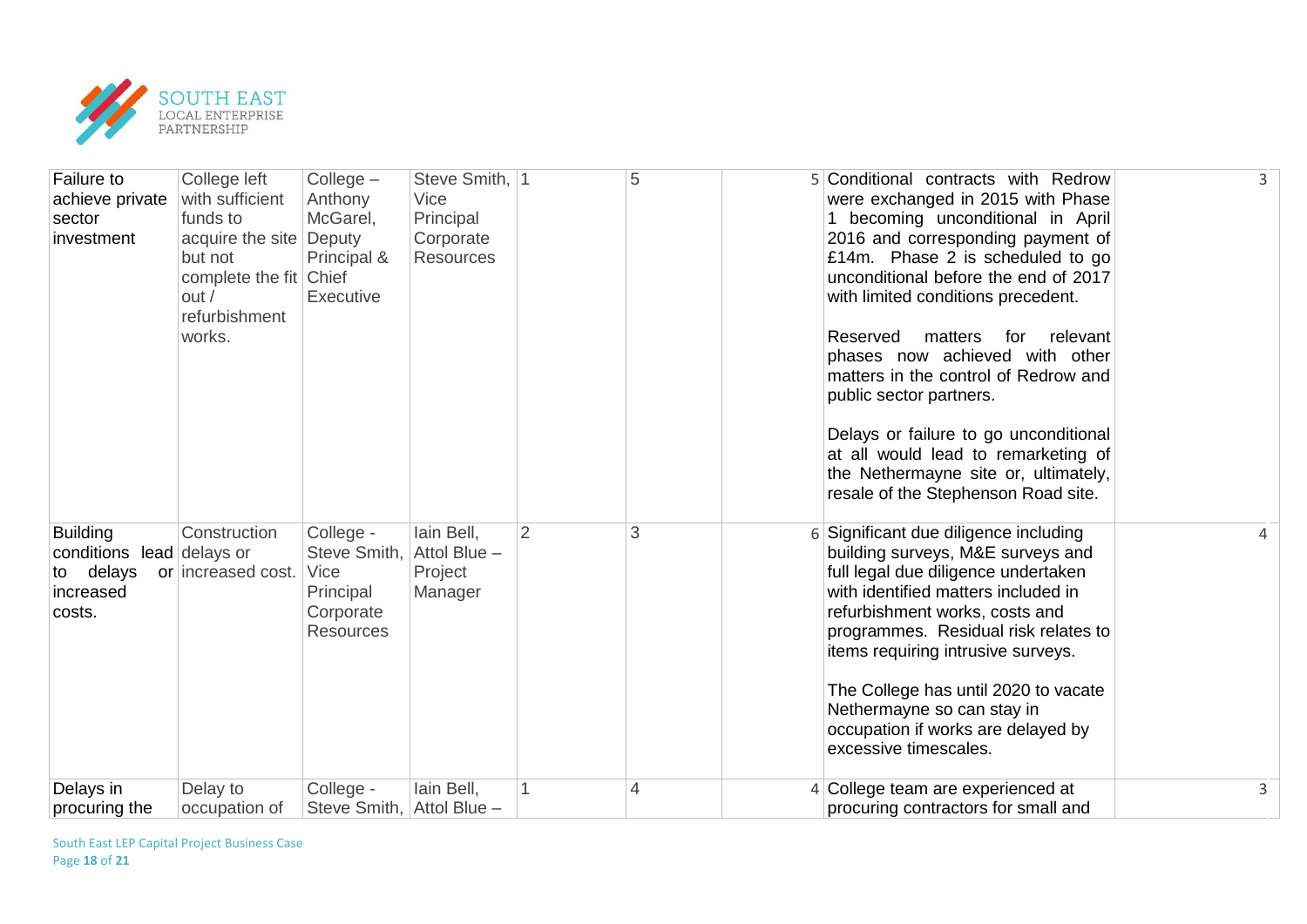

| contractor                             | the facilities.                                                                                                    | Vice<br>Principal<br>Corporate<br><b>Resources</b>                              | Project<br>Manager                               |                |                | large scale projects. All contracts<br>are below EU thresholds and front<br>end tender / contract documents<br>already exist. Soft market testing will<br>begin once building acquisition<br>occurs.                                                                                                                        |   |
|----------------------------------------|--------------------------------------------------------------------------------------------------------------------|---------------------------------------------------------------------------------|--------------------------------------------------|----------------|----------------|-----------------------------------------------------------------------------------------------------------------------------------------------------------------------------------------------------------------------------------------------------------------------------------------------------------------------------|---|
| Construction<br>costs exceed<br>budget | Cost / funding<br>imbalance.                                                                                       | College -<br>Steve Smith,<br>Vice<br>Principal<br>Corporate<br><b>Resources</b> | lain Bell,<br>Attol Blue -<br>Project<br>Manager | 2              | 3              | 6 All project activities will be subject to<br>tendered prices with appropriate<br>contingencies taking a guaranteed<br>maximum price approach when<br>procuring contractors. All costs will<br>be reviewed and monitored by cost<br>consultants.                                                                           | 6 |
| Contractor<br>Programme<br>slippage    | Unforseen<br>events on site<br>or poor<br>contractor /<br>sub-contractor<br>management<br>leads to works<br>delays | College -<br>Steve Smith,<br>Vice<br>Principal<br>Corporate<br><b>Resources</b> | lain Bell,<br>Attol Blue -<br>Project<br>Manager | $\overline{2}$ | 3              | 6 The programme plan is based upon<br>recent experience of a construction<br>project of similar size and complexity.<br>The project manager and delivery<br>team will follow a programme<br>consistent with good practice and<br>experience and will track and monitor<br>progress across the life cycle of the<br>project. | 6 |
| Contractor<br>insolvency               | Delays and<br>cost risk<br>through<br>termination of<br>existing<br>contractor and<br>appointment of<br>new        | College -<br>Steve Smith,<br>Vice<br>Principal<br>Corporate<br>Resources        | Iain Bell,<br>Attol Blue -<br>Project<br>Manager | $\overline{1}$ | $\overline{4}$ | 4 Assurance will be given by the due<br>diligence process that the College<br>will carry out as part of the<br>appointment process and a<br>performance bond could be secured.                                                                                                                                              | 3 |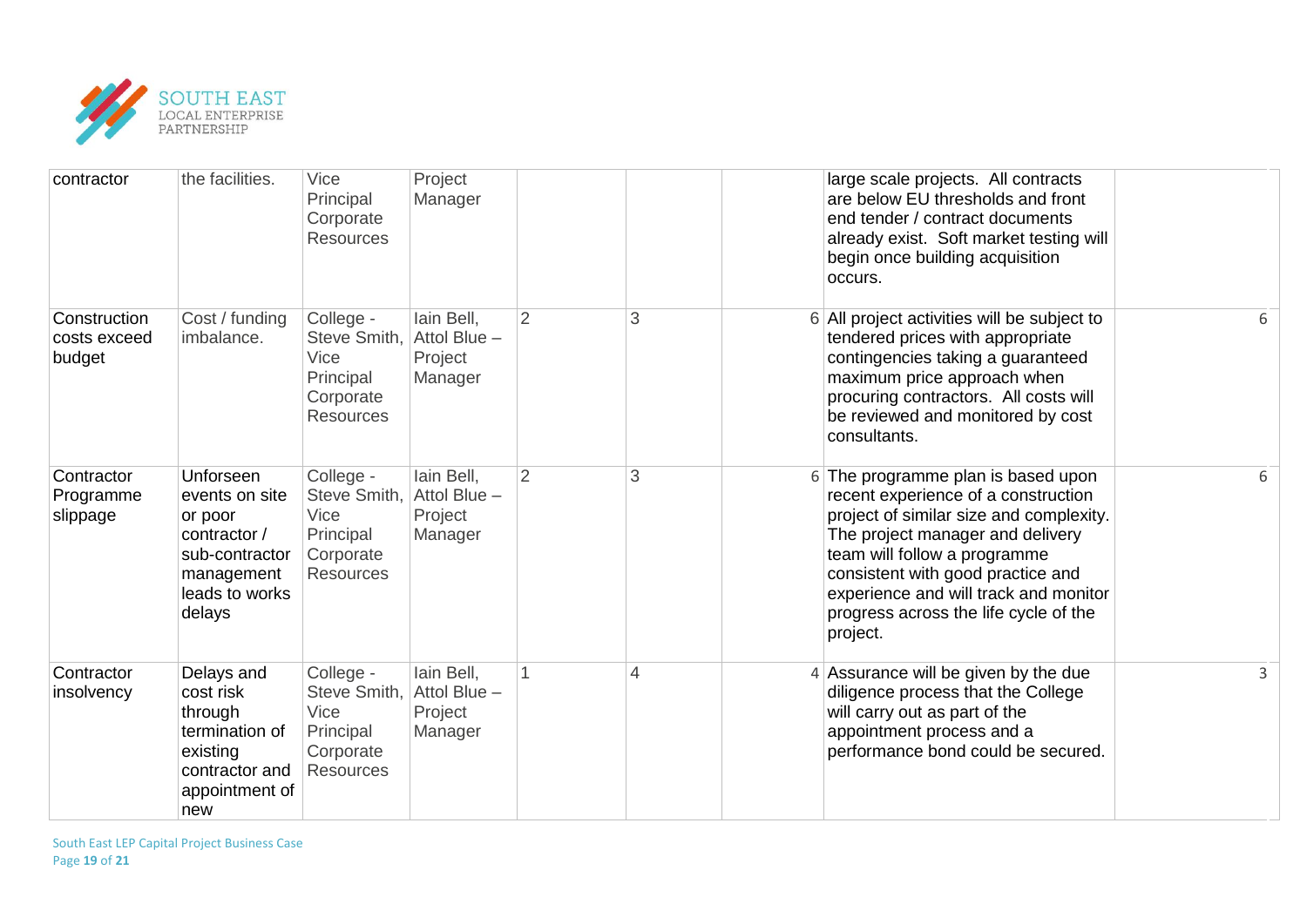

| Delays to<br>Redrow<br>payment                              | Delays in<br>repayment of<br><b>GPF Funding</b>                                                            | $Collect -$<br>Anthony<br>McGarel,<br>Deputy<br>Principal &<br>Chief<br><b>Executive</b> | $\overline{2}$<br>Steve Smith,<br>Vice<br>Principal<br>Corporate<br><b>Resources</b> | 4              | 8 Delays could occur either through<br>phase 2 unconditional date, Redrow<br>financial difficulties or contractual<br>dispute.<br>Should contracts be delayed the<br>College would look to negotiate<br>accelerated payment with Redrow.<br>failure<br>failure<br>Redrow<br>or<br>to<br>renegotiate would lead to the College<br>engaging with Southend Council or<br>alternative funders at that time. | 6 |
|-------------------------------------------------------------|------------------------------------------------------------------------------------------------------------|------------------------------------------------------------------------------------------|--------------------------------------------------------------------------------------|----------------|---------------------------------------------------------------------------------------------------------------------------------------------------------------------------------------------------------------------------------------------------------------------------------------------------------------------------------------------------------------------------------------------------------|---|
| <b>Brightside</b><br>delays to<br>acquisition<br>completion | Delayed<br>completion of<br>site leads to<br>delayed<br>occupation and Resources<br>/ or cost<br>increases | Steve Smith,<br>Vice<br>Principal<br>Corporate                                           | 3<br>lain Bell,<br>Attol Blue -<br>Project<br>Manager                                | $\overline{2}$ | 6 Once contracts are exchanged the<br>College can elect to complete prior to<br>the works being completed and<br><b>Brightside</b><br>for<br>pursue<br>costs.<br>Alternatively the College could delay<br>occupation for an academic year as it<br>does<br>to<br>not<br>have<br>vacate<br>Nethermayne until 2020.                                                                                       | 4 |

*\* Likelihood of occurrence scale: Very Low (1) more than 1 chance in 1000; Low (2) more than 1 chance in 100; Medium (3) more than 1 chance in 50; High (4) more than 1 chance in 25; Very High (5) more than 1 chance in 10.*

*\*\* Impact scale: Very Low (1) likely that impact could be resolved within 2 days; Low (2) potential for a few days' delay; Medium (3) potential for significant delay; High (4) potential for many weeks' delay; Very High (5) potential for many months' delay.*